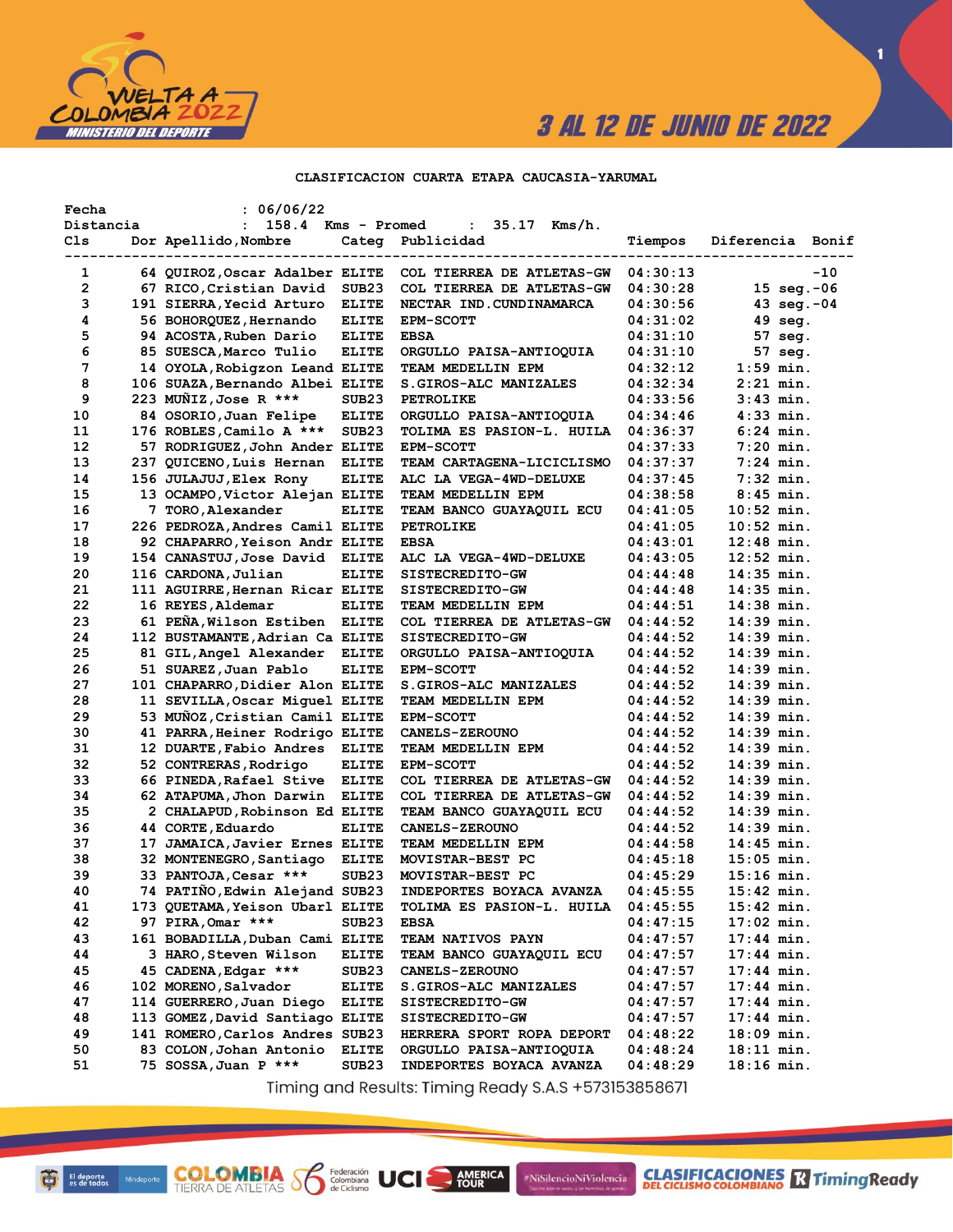

**2**

### **CLASIFICACION CUARTA ETAPA CAUCASIA-YARUMAL**

| Fecha<br>Distancia | : 06/06/22<br>158.4 Kms - Promed<br>$\mathbf{L}$ |                   | 35.17 Kms/h.<br>$\sim 100$ |          |                                                |
|--------------------|--------------------------------------------------|-------------------|----------------------------|----------|------------------------------------------------|
| Cls                | Dor Apellido, Nombre                             |                   | Categ Publicidad           | Tiempos  | Diferencia Bonif                               |
| 52                 | 225 CANO, Diego Fernando ELITE                   |                   | <b>PETROLIKE</b>           | 04:48:58 | ------------------------------<br>$18:45$ min. |
| 53                 | 87 RENDON, Juan Tito *** SUB23                   |                   | ORGULLO PAISA-ANTIOQUIA    | 04:49:02 | $18:49$ min.                                   |
| 54                 | 221 RUBIANO, Miquel Angel ELITE                  |                   | PETROLIKE                  | 04:49:15 | $19:02$ min.                                   |
| 55                 | 1 HERNANDEZ, Jose Tito ELITE                     |                   | TEAM BANCO GUAYAQUIL ECU   | 04:49:19 | $19:06$ min.                                   |
| 56                 | 91 ORTEGA, Robinson Arma ELITE                   |                   | <b>EBSA</b>                | 04:49:20 | $19:07$ min.                                   |
| 57                 | 121 MUÑOZ, Edison                                | <b>ELITE</b>      | CM TEAM                    | 04:49:20 | $19:07$ min.                                   |
| 58                 | 206 MACA, Leison Damian                          | <b>ELITE</b>      | FUERZAS ARMADAS COLOMBIA   | 04:49:20 | $19:07$ min.                                   |
| 59                 | 31 URBANO, Jerson Ruben ELITE                    |                   | MOVISTAR-BEST PC           | 04:49:23 | $19:10$ min.                                   |
| 60                 | 105 RINCON, Yeison Alejan ELITE                  |                   | S.GIROS-ALC MANIZALES      | 04:49:23 | $19:10$ min.                                   |
| 61                 | 214 PEREZ, Wilmar Jahir                          | <b>ELITE</b>      | FUND-MULTIREPUESTOSB-GOCI  | 04:49:23 | $19:10$ min.                                   |
| 62                 | 5 GUTIERREZ, Carlos Alb ELITE                    |                   | TEAM BANCO GUAYAQUIL ECU   | 04:49:23 | $19:10$ min.                                   |
| 63                 | 212 BAEZ, Esneider Arley ELITE                   |                   | FUND-MULTIREPUESTOSB-GOCI  | 04:49:23 | $19:10$ min.                                   |
| 64                 | 166 ALONSO, John ***                             | SUB <sub>23</sub> | TEAM NATIVOS PAYN          | 04:49:31 | $19:18$ min.                                   |
| 65                 | 196 FORERO, Juan Sebastia ELITE                  |                   | NECTAR IND.CUNDINAMARCA    | 04:50:13 | $20:00$ min.                                   |
| 66                 | 73 URIAN, Jose M ***                             | SUB <sub>23</sub> | INDEPORTES BOYACA AVANZA   | 04:50:13 | $20:00$ min.                                   |
| 67                 | 193 PEDRAZA, Walter Ferna ELITE                  |                   | NECTAR IND.CUNDINAMARCA    | 04:50:46 | $20:33$ min.                                   |
| 68                 | 63 MENDOZA, Omar Alberto ELITE                   |                   | COL TIERREA DE ATLETAS-GW  | 04:51:05 | $20:52$ min.                                   |
| 69                 | 126 OSORIO, Edison Estefa ELITE                  |                   | CM TEAM                    | 04:51:09 | $20:56$ min.                                   |
| 70                 | 215 CALLEJAS, Edinson *** SUB23                  |                   | FUND-MULTIREPUESTOSB-GOCI  | 04:51:59 | $21:46$ min.                                   |
| 71                 | 103 TABARES, Jordan Felip ELITE                  |                   | S.GIROS-ALC MANIZALES      | 04:51:59 | $21:46$ min.                                   |
| 72                 | 183 CASTILLO, Jhon ***                           | SUB <sub>23</sub> | <b>AMPRO-CERVEZAANDINA</b> | 04:52:25 | $22:12$ min.                                   |
| 73                 | 77 DIAGAMA,Marlon ***                            | SUB <sub>23</sub> | INDEPORTES BOYACA AVANZA   | 04:52:27 | $22:14$ min.                                   |
| 74                 | 72 FERNANDEZ, Oscar Hern SUB23                   |                   | INDEPORTES BOYACA AVANZA   | 04:52:27 | $22:14$ min.                                   |
| 75                 | 6 QUINTEROS, Alexis Ben ELITE                    |                   | TEAM BANCO GUAYAQUIL ECU   | 04:52:45 | $22:32$ min.                                   |
| 76                 | 213 DIAZ, Manuel Ignacio ELITE                   |                   | FUND-MULTIREPUESTOSB-GOCI  | 04:53:51 | $23:38$ min.                                   |
| 77                 | 192 GARZON, Marlon David ELITE                   |                   | NECTAR IND.CUNDINAMARCA    | 04:53:51 | $23:38$ min.                                   |
| 78                 | 115 MARTINEZ, Juan Esteba ELITE                  |                   | SISTECREDITO-GW            | 04:53:51 | $23:38$ min.                                   |
| 79                 | 231 RAMIREZ, Santiago                            | <b>ELITE</b>      | TEAM CARTAGENA-LICICLISMO  | 04:53:51 | $23:38$ min.                                   |
| 80                 | 55 CHAVES, German Enriqu ELITE                   |                   | <b>EPM-SCOTT</b>           | 04:53:51 | $23:38$ min.                                   |
| 81                 | 21 TORRES, Rodolfo Andre ELITE                   |                   | <b>TEAM ILLUMINATE</b>     | 04:53:51 | $23:38$ min.                                   |
| 82                 | 122 BURGOS, Eli Saul                             | <b>ELITE</b>      | CM TEAM                    | 04:53:51 | $23:38$ min.                                   |
| 83                 | 136 CRUZ, Juan Carlos                            | <b>ELITE</b>      | CONSTRU ZEA-EL FARO ELECT  | 04:53:51 | $23:38$ min.                                   |
| 84                 | 42 SANTOS, Efren                                 | <b>ELITE</b>      | <b>CANELS-ZEROUNO</b>      | 04:53:51 | $23:38$ min.                                   |
| 85                 | 86 OSORIO, Frank Yair                            | <b>ELITE</b>      | ORGULLO PAISA-ANTIOQUIA    | 04:54:01 | $23:48$ min.                                   |
| 86                 | 15 SANCHEZ, Brayan Stive ELITE                   |                   | TEAM MEDELLIN EPM          | 04:54:01 | $23:48$ min.                                   |
| 87                 | 82 CASTANO, Sebastian Al ELITE                   |                   | ORGULLO PAISA-ANTIOQUIA    | 04:54:01 | $23:48$ min.                                   |
| 88                 | 65 SOTO, Nelson Andres                           | <b>ELITE</b>      | COL TIERREA DE ATLETAS-GW  | 04:54:01 | $23:48$ min.-05                                |
| 89                 | 165 SANCHEZ, Yerzon Eduar ELITE                  |                   | TEAM NATIVOS PAYN          | 04:54:06 | $23:53$ min.                                   |
| 90                 | 26 KELLER, John                                  | <b>ELITE</b>      | TEAM ILLUMINATE            | 04:56:12 | $25:59$ min.                                   |
| 91                 | 255 JOSA, Carlos E ***                           | <b>ELITE</b>      | DEPORMUNDO                 | 04:56:34 | $26:21$ min.                                   |
| 92                 | 151 RODRIGUEZ, Juan ***                          | SUB <sub>23</sub> | ALC LA VEGA-4WD-DELUXE     | 04:56:36 | 26:23 min.                                     |
| 93                 | 224 PARRA, Jordan Arley                          | <b>ELITE</b>      | PETROLIKE                  | 04:57:47 | $27:34$ min. $-05$                             |
| 94                 | 4 HUERA, Richard Roland ELITE                    |                   | TEAM BANCO GUAYAQUIL ECU   | 04:57:48 | $27:35$ min.                                   |
| 95                 | 104 MARTINEZ, Luis Miquel ELITE                  |                   | S.GIROS-ALC MANIZALES      | 04:58:21 | $28:08$ min.                                   |
| 96                 | 142 MALDONADO, Jonnathan                         | SUB <sub>23</sub> | HERRERA SPORT ROPA DEPORT  | 04:58:23 | $28:10$ min.                                   |
| 97                 | 95 EUGENIO, Yonathan Mig ELITE                   |                   | EBSA                       | 04:58:30 | 28:17 min.                                     |
| 98                 | 96 PARRA, Carlos Andres                          | <b>ELITE</b>      | <b>EBSA</b>                | 04:58:31 | $28:18$ min.                                   |
| 99                 | 36 CAICEDO, Pablo                                | <b>ELITE</b>      | MOVISTAR-BEST PC           | 04:58:42 | $28:29$ min.                                   |
| 100                | 227 ALVAREZ, Miguel Luis                         | <b>ELITE</b>      | <b>PETROLIKE</b>           | 04:59:04 | $28:51$ min.                                   |
| 101                | 162 BORDA, Brayan Yesid                          | <b>ELITE</b>      | <b>TEAM NATIVOS PAYN</b>   | 05:00:46 | $30:33$ min.                                   |
| 102                | 153 MUÑOZ, Jonatrhan Stiv ELITE                  |                   | ALC LA VEGA-4WD-DELUXE     | 05:01:19 | $31:06$ min.                                   |
| 103                | 211 PAREDES, Cesar Nicola ELITE                  |                   | FUND-MULTIREPUESTOSB-GOCI  | 05:02:08 | 31:55 min.                                     |

Timing and Results: Timing Ready S.A.S +573153858671

AMERICA

#NiSilencioNiViolencia

**COLOMBIA S** 

Federación<br>Colombiana<br>de Ciclismo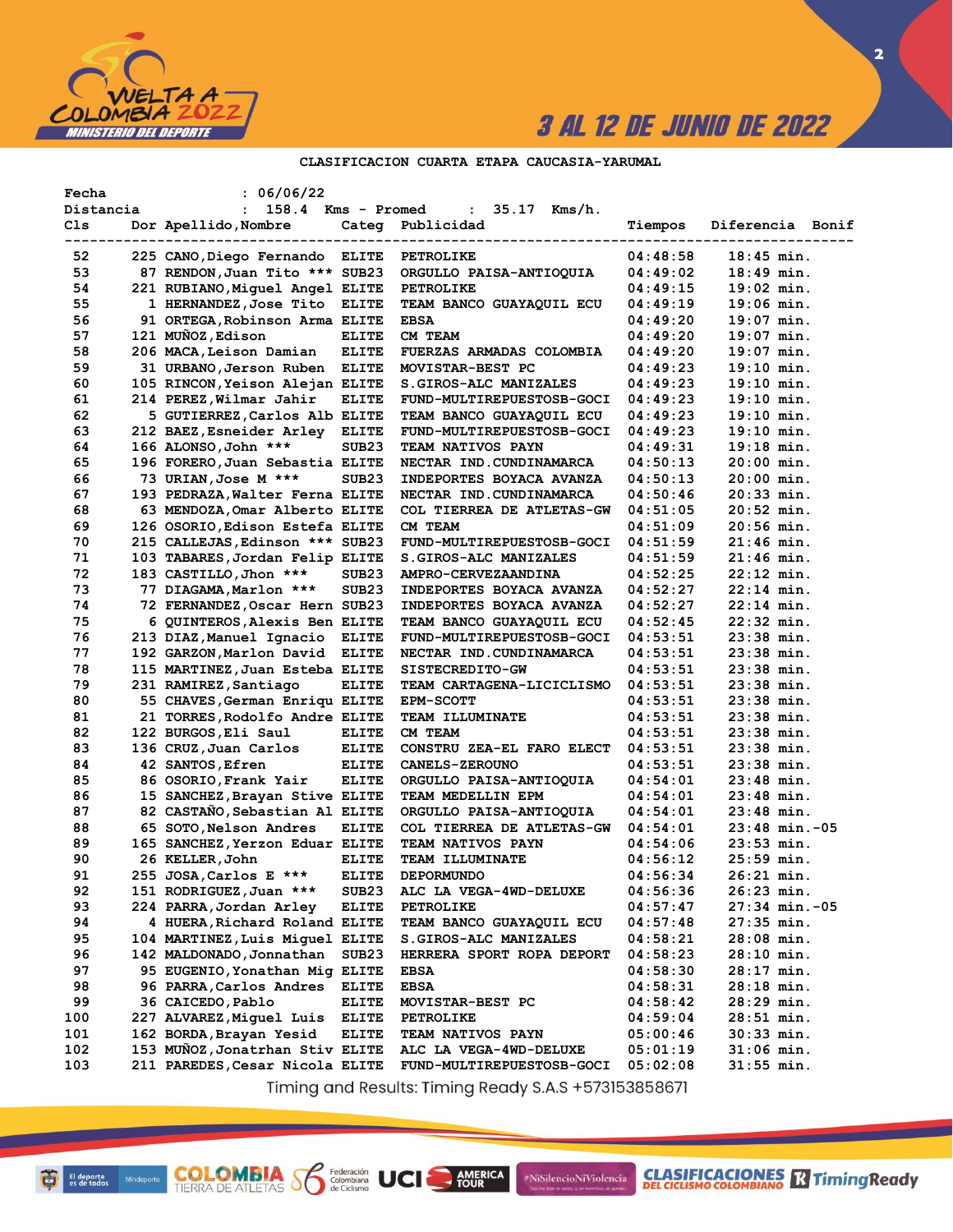

**CLASIFICACIONES** TimingReady

**3**

### **CLASIFICACION CUARTA ETAPA CAUCASIA-YARUMAL**

| Fecha     | : 06/06/22                         |                   |                                 |          |                                   |
|-----------|------------------------------------|-------------------|---------------------------------|----------|-----------------------------------|
| Distancia | 158.4 Kms - Promed<br>$\mathbf{L}$ |                   | : 35.17 Kms/h.                  |          |                                   |
| Cls       | Dor Apellido, Nombre               |                   | Categ Publicidad                | Tiempos  | Diferencia Bonif                  |
|           |                                    |                   |                                 |          | --------------------------------- |
| 104       | 133 RODRIGUEZ, Wilmer Dar ELITE    |                   | CONSTRU ZEA-EL FARO ELECT       | 05:02:08 | $31:55$ min.                      |
| 105       | 132 VARGAS, Jhon Jairo             | <b>ELITE</b>      | CONSTRU ZEA-EL FARO ELECT       | 05:02:08 | $31:55$ min.                      |
| 106       | 152 LOPEZ, Luis                    | <b>ELITE</b>      | ALC LA VEGA-4WD-DELUXE          | 05:02:12 | 31:59 min.                        |
| 107       | 117 SAMUDIO, Carlos Ariel ELITE    |                   | SISTECREDITO-GW                 | 05:02:14 | $32:01$ min.                      |
| 108       | 195 HERNANDEZ, Rafael              | <b>ELITE</b>      | NECTAR IND.CUNDINAMARCA         | 05:02:14 | 32:01 min.                        |
| 109       | 23 CASTIBLANCO, Jorge Ca ELITE     |                   | <b>TEAM ILLUMINATE</b>          | 05:02:14 | 32:01 min.                        |
| 110       | 71 VARGAS, Adrian Enriqu ELITE     |                   | INDEPORTES BOYACA AVANZA        | 05:02:14 | $32:01$ min.                      |
| 111       | 22 SARMIENTO, Johnatan F ELITE     |                   | <b>TEAM ILLUMINATE</b>          | 05:02:14 | $32:01$ min.                      |
| 112       | 243 HERRERA, Stiven Alexa ELITE    |                   | <b>FUNDACION TEAM RECAPI</b>    | 05:02:19 | $32:06$ min.                      |
| 113       | 123 ANGARITA, Marvin Orla ELITE    |                   | CM TEAM                         | 05:02:35 | $32:22$ min. $-02$                |
| 114       | 54 OCHOA, Diego Antonio ELITE      |                   | <b>EPM-SCOTT</b>                | 05:02:42 | 32:29 min.                        |
| 115       | 232 POSSO, Eduardo J ***           | SUB <sub>23</sub> | TEAM CARTAGENA-LICICLISMO       | 05:02:45 | 32:32 min.                        |
| 116       | 246 GOMEZ, Hernan Dario            | <b>ELITE</b>      | <b>FUNDACION TEAM RECAPI</b>    | 05:02:53 | 32:40 min.                        |
| 117       | 171 QUINTERO, Edisson *** SUB23    |                   | TOLIMA ES PASION-L. HUILA       | 05:03:00 | 32:47 min.                        |
| 118       | 135 CIFUENTES, Fabian Sti ELITE    |                   | CONSTRU ZEA-EL FARO ELECT       | 05:04:15 | 34:02 min.                        |
| 119       | 245 LESMES, Jhoan Sebasti SUB23    |                   | FUNDACION TEAM RECAPI           | 05:04:15 | 34:02 min.                        |
| 120       | 194 RUEDA, Nestor Javier           | <b>ELITE</b>      | NECTAR IND. CUNDINAMARCA        | 05:04:54 | $34:41$ min.                      |
| 121       | 146 TORRES, Camilo ***             | SUB <sub>23</sub> | HERRERA SPORT ROPA DEPORT       | 05:04:56 | $34:43$ min.                      |
| 122       | 197 MORENO, Juan J ***             | SUB <sub>23</sub> | NECTAR IND. CUNDINAMARCA        | 05:05:42 | $35:29$ min.                      |
| 123       | 202 MARTINEZ, Rafael ***           | SUB <sub>23</sub> | <b>FUERZAS ARMADAS COLOMBIA</b> | 05:05:45 | 35:32 min.                        |
| 124       | 185 GONZALEZ, Jersson *** SUB23    |                   | AMPRO-CERVEZAANDINA             | 05:07:15 | 37:02 min.                        |
| 125       | 181 CASTILLO, Anuar ***            | SUB <sub>23</sub> | AMPRO-CERVEZAANDINA             | 05:07:16 | $37:03$ min.                      |
| 126       | 222 GRANADOS, David S *** SUB23    |                   | <b>PETROLIKE</b>                | 05:07:30 | 37:17 min.                        |
| 127       | 236 GUAVITA, Cesar D ***           | SUB <sub>23</sub> | TEAM CARTAGENA-LICICLISMO       | 05:08:30 | 38:17 min.                        |
| 128       | 251 ARISMENDY, Brayan *** SUB23    |                   | <b>DEPORMUNDO</b>               | 05:08:46 | 38:33 min.                        |
| 129       | 163 APARICIO, Jair Antoni ELITE    |                   | <b>TEAM NATIVOS PAYN</b>        | 05:08:58 | 38:45 min.                        |
| 130       | 155 BUSTOS, Cristian Yesi SUB23    |                   | ALC LA VEGA-4WD-DELUXE          | 05:08:59 | 38:46 min.                        |
| 131       |                                    |                   |                                 |          | 38:51 min.                        |
|           | 43 PRADO, Ignacio De Jes ELITE     |                   | <b>CANELS-ZEROUNO</b>           | 05:09:04 |                                   |
| 132       | 24 SCHAUB, Sebastian               | <b>ELITE</b>      | <b>TEAM ILLUMINATE</b>          | 05:09:11 | 38:58 min.<br>39:07 min.          |
| 133       | 203 JARAVA, Fernando ***           | SUB <sub>23</sub> | <b>FUERZAS ARMADAS COLOMBIA</b> | 05:09:20 | $39:10$ min.                      |
| 134       | 216 BLANCO, Lukas ***              | SUB <sub>23</sub> | FUND-MULTIREPUESTOSB-GOCI       | 05:09:23 |                                   |
| 135       | 167 FORERO, Juan David             | SUB <sub>23</sub> | <b>TEAM NATIVOS PAYN</b>        | 05:09:23 | 39:10 min.                        |
| 136       | 76 UMBA, Juan Alejandro            | SUB <sub>23</sub> | INDEPORTES BOYACA AVANZA        | 05:09:26 | 39:13 min.                        |
| 137       | 204 QUINTERO, Brayan ***           | SUB <sub>23</sub> | FUERZAS ARMADAS COLOMBIA        | 05:09:29 | 39:16 min.                        |
| 138       | 175 RUBIANO, Juan S ***            | SUB <sub>23</sub> | TOLIMA ES PASION-L. HUILA       | 05:10:20 | $40:07$ min.                      |
| 139       | 107 CHIA, Luis Carlos              | <b>ELITE</b>      | S. GIROS-ALC MANIZALES          | 05:10:46 | 40:33 min.                        |
| 140       | 182 ORTIZ, Emmanuel                | SUB <sub>23</sub> | AMPRO-CERVEZAANDINA             | 05:10:46 | 40:33 min.                        |
| 141       | 164 CUESTA, Steven Manuel ELITE    |                   | <b>TEAM NATIVOS PAYN</b>        | 05:10:57 | $40:44$ min.                      |
| 142       | 127 GOMEZ, Manuel ***              | SUB <sub>23</sub> | CM TEAM                         | 05:11:12 | $40:59$ min.                      |
| 143       | 145 VALBUENA, Mario ***            | SUB23             | HERRERA SPORT ROPA DEPORT       | 05:11:19 | $41:06$ min.                      |
| 144       | 201 MORENO, Wilfredo***            | SUB <sub>23</sub> | <b>FUERZAS ARMADAS COLOMBIA</b> | 05:11:19 | 41:06 min.                        |
| 145       | 233 ARZUAGA, Julio Jose            | SUB23             | TEAM CARTAGENA-LICICLISMO       | 05:11:22 | $41:09$ min.                      |
| 146       | 174 CERQUERA, William Ant ELITE    |                   | TOLIMA ES PASION-L. HUILA       | 05:11:23 | $41:10$ min.                      |
| 147       | 137 RODRIGUEZ, Brandon ** SUB23    |                   | CONSTRU ZEA-EL FARO ELECT       | 05:11:26 | $41:13$ min.                      |
| 148       | 242 RIVERA, Hector Sebast ELITE    |                   | <b>FUNDACION TEAM RECAPI</b>    | 05:11:33 | $41:20$ min.                      |
| 149       | 143 DIAZ, Christopher *** SUB23    |                   | HERRERA SPORT ROPA DEPORT       | 05:11:33 | 41:20 min.                        |
| 150       | 234 KELLY, Santiago A *** SUB23    |                   | TEAM CARTAGENA-LICICLISMO       | 05:11:37 | 41:24 min.                        |
| 151       | 144 SIERRA, Brian Santiag ELITE    |                   | HERRERA SPORT ROPA DEPORT       | 05:11:43 | 41:30 min.                        |
| 152       | 253 GARCIA, Edgar ***              | SUB23             | <b>DEPORMUNDO</b>               | 05:11:47 | 41:34 min.                        |
| 153       | 47 TORRES, Cristopher ** SUB23     |                   | <b>CANELS-ZEROUNO</b>           | 05:12:39 | $42:26$ min.                      |
| 154       | 205 MOYA, Maycol Stiven            | <b>ELITE</b>      | FUERZAS ARMADAS COLOMBIA        | 05:15:11 | 44:58 min.                        |
| 155       | 254 PIÑEROS, Cristian *** SUB23    |                   | <b>DEPORMUNDO</b>               | 05:16:33 | $46:20$ min.                      |

Timing and Results: Timing Ready S.A.S +573153858671

AMERICA

#NiSilencioNiViolencia

**COLOMBIA S** 

Federación<br>Colombiana<br>de Ciclismo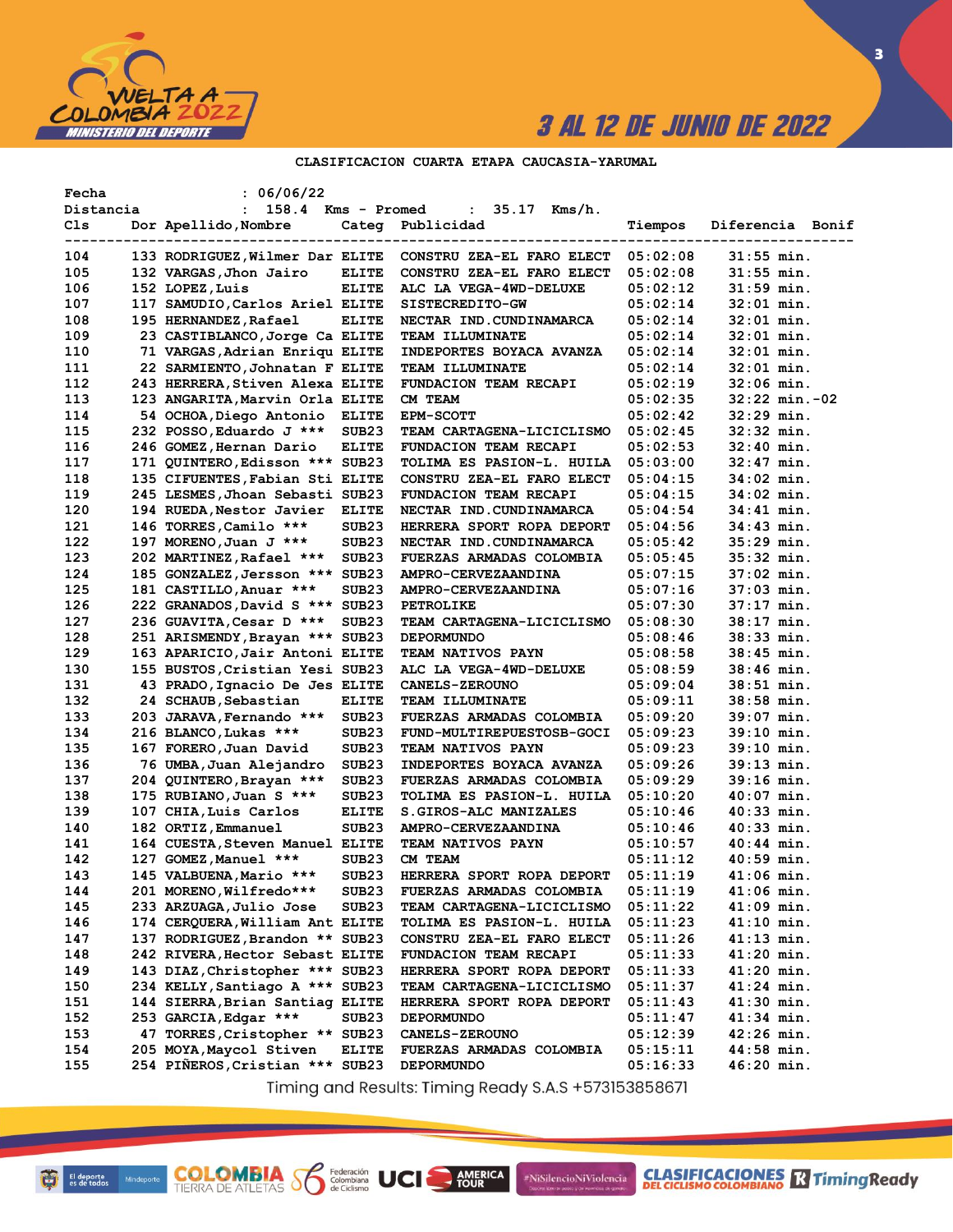

**4**

### **CLASIFICACION CUARTA ETAPA CAUCASIA-YARUMAL**

| Fecha     | : 06/06/22                      |              |                                 |          |                  |
|-----------|---------------------------------|--------------|---------------------------------|----------|------------------|
| Distancia | 158.4<br>$\mathbf{r}$           | Kms - Promed | 35.17<br>Kms/h.<br>$\mathbf{r}$ |          |                  |
| Cls       | Dor Apellido, Nombre            |              | Categ Publicidad                | Tiempos  | Diferencia Bonif |
|           |                                 |              |                                 |          |                  |
| 156       | 252 MORENO, Javier Esteba SUB23 |              | <b>DEPORMUNDO</b>               | 05:16:38 | $46:25$ min.     |
| 157       | 125 VILLADA, Alejandro          | <b>ELITE</b> | CM TEAM                         | 05:16:43 | $46:30$ min.     |
| 158       | 25 KIANI, Aria                  | <b>ELITE</b> | TEAM ILLUMINATE                 | 05:16:46 | 46:33 min.       |
| 159       | 147 SISIMITH, Eli ***           | SUB23        | HERRERA SPORT ROPA DEPORT       | 05:16:47 | $46:34$ min.     |
| 160       | 184 GAYON, Daniel F ***         | SUB23        | AMPRO-CERVEZAANDINA             | 05:17:57 | $47:44$ min.     |

**Corredores clasificados : 160**

Timing and Results: Timing Ready S.A.S +573153858671

**AMERICA** 

#NiSilencioNiViolencia

Federación<br>Colombiana<br>de Ciclismo

**COLOMBIA**<br>TIERRA DE ATLETAS

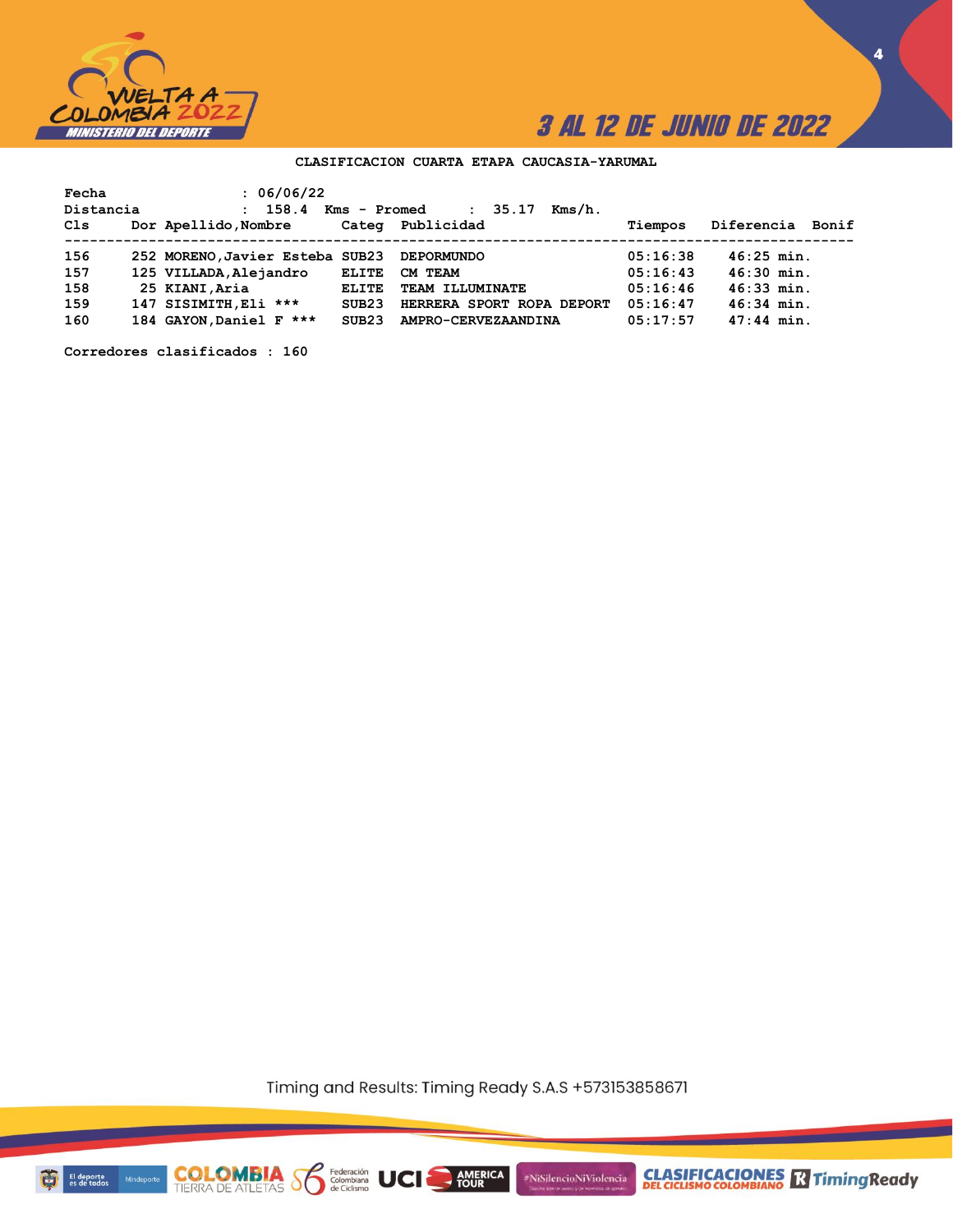

**5**

### **CLASIFICACIÓN SUB23 DE LA ETAPA**

| 1              | 67 RICO,Cristian David          | SUB <sub>23</sub> | COL TIERREA DE ATLETAS-GW 04:30:28        |          | seg.         |
|----------------|---------------------------------|-------------------|-------------------------------------------|----------|--------------|
| $\overline{2}$ | 223 MUNIZ, Jose R ***           | SUB <sub>23</sub> | PETROLIKE                                 | 04:33:56 | $3:28$ min.  |
| 3              | 176 ROBLES, Camilo A ***        | SUB <sub>23</sub> | TOLIMA ES PASION-L. HUILA 04:36:37        |          | $6:09$ min.  |
| 4              | 33 PANTOJA, Cesar ***           | SUB <sub>23</sub> | MOVISTAR-BEST PC                          | 04:45:29 | $15:01$ min. |
| 5              | 74 PATIÑO, Edwin Alejand SUB23  |                   | <b>INDEPORTES BOYACA AVANZA</b>           | 04:45:55 | $15:27$ min. |
| 6              | 97 PIRA, Omar ***               | SUB <sub>23</sub> | <b>EBSA</b>                               | 04:47:15 | $16:47$ min. |
| 7              | 45 CADENA, Edgar ***            | SUB <sub>23</sub> | <b>CANELS-ZEROUNO</b>                     | 04:47:57 | $17:29$ min. |
| 8              | 141 ROMERO, Carlos Andres SUB23 |                   | HERRERA SPORT ROPA DEPORT 04:48:22        |          | $17:54$ min. |
| 9              | 75 SOSSA, Juan P ***            | SUB <sub>23</sub> | INDEPORTES BOYACA AVANZA                  | 04:48:29 | $18:01$ min. |
| 10             | 87 RENDON, Juan Tito *** SUB23  |                   | ORGULLO PAISA-ANTIOQUIA                   | 04:49:02 | $18:34$ min. |
| 11             | 166 ALONSO, John ***            | SUB <sub>23</sub> | TEAM NATIVOS PAYN                         | 04:49:31 | $19:03$ min. |
| 12             | 73 URIAN, Jose M ***            | SUB <sub>23</sub> | INDEPORTES BOYACA AVANZA                  | 04:50:13 | 19:45 min.   |
| 13             | 215 CALLEJAS, Edinson *** SUB23 |                   | FUND-MULTIREPUESTOSB-GOCI 04:51:59        |          | 21:31 min.   |
| 14             | 183 CASTILLO, Jhon ***          | SUB <sub>23</sub> | AMPRO-CERVEZAANDINA                       | 04:52:25 | $21:57$ min. |
| 15             | 77 DIAGAMA, Marlon ***          | SUB <sub>23</sub> | INDEPORTES BOYACA AVANZA                  | 04:52:27 | 21:59 min.   |
| 16             | 72 FERNANDEZ, Oscar Hern SUB23  |                   | INDEPORTES BOYACA AVANZA                  | 04:52:27 | 21:59 min.   |
| 17             | 151 RODRIGUEZ, Juan ***         | SUB <sub>23</sub> | ALC LA VEGA-4WD-DELUXE                    | 04:56:36 | $26:08$ min. |
| 18             | 142 MALDONADO, Jonnathan        | SUB <sub>23</sub> | HERRERA SPORT ROPA DEPORT 04:58:23        |          | 27:55 min.   |
| 19             | 232 POSSO, Eduardo J ***        | SUB <sub>23</sub> | TEAM CARTAGENA-LICICLISMO 05:02:45        |          | 32:17 min.   |
| 20             | 171 QUINTERO, Edisson *** SUB23 |                   | TOLIMA ES PASION-L. HUILA 05:03:00        |          | 32:32 min.   |
| 21             | 245 LESMES, Jhoan Sebasti SUB23 |                   | FUNDACION TEAM RECAPI                     | 05:04:15 | $33:47$ min. |
| 22             | 146 TORRES, Camilo ***          | SUB <sub>23</sub> | HERRERA SPORT ROPA DEPORT 05:04:56        |          | 34:28 min.   |
| 23             | 197 MORENO, Juan J ***          | SUB <sub>23</sub> | NECTAR IND. CUNDINAMARCA                  | 05:05:42 | $35:14$ min. |
| 24             | 202 MARTINEZ, Rafael ***        | SUB <sub>23</sub> | FUERZAS ARMADAS COLOMBIA                  | 05:05:45 | 35:17 min.   |
| 25             | 185 GONZALEZ, Jersson *** SUB23 |                   | AMPRO-CERVEZAANDINA                       | 05:07:15 | $36:47$ min. |
| 26             | 181 CASTILLO, Anuar ***         | SUB <sub>23</sub> | AMPRO-CERVEZAANDINA                       | 05:07:16 | 36:48 min.   |
| 27             | 222 GRANADOS, David S *** SUB23 |                   | <b>PETROLIKE</b>                          | 05:07:30 | $37:02$ min. |
| 28             | 236 GUAVITA, Cesar D ***        | SUB <sub>23</sub> | TEAM CARTAGENA-LICICLISMO 05:08:30        |          | 38:02 min.   |
| 29             | 251 ARISMENDY, Brayan *** SUB23 |                   | <b>DEPORMUNDO</b>                         | 05:08:46 | 38:18 min.   |
| 30             | 155 BUSTOS, Cristian Yesi SUB23 |                   | ALC LA VEGA-4WD-DELUXE                    | 05:08:59 | $38:31$ min. |
| 31             | 203 JARAVA, Fernando ***        | SUB <sub>23</sub> | FUERZAS ARMADAS COLOMBIA                  | 05:09:20 | $38:52$ min. |
| 32             | 216 BLANCO, Lukas ***           | SUB <sub>23</sub> | FUND-MULTIREPUESTOSB-GOCI 05:09:23        |          | $38:55$ min. |
| 33             | 167 FORERO, Juan David          | SUB <sub>23</sub> | TEAM NATIVOS PAYN                         | 05:09:23 | $38:55$ min. |
| 34             | 76 UMBA, Juan Alejandro         | SUB <sub>23</sub> | INDEPORTES BOYACA AVANZA                  | 05:09:26 | 38:58 min.   |
| 35             | 204 QUINTERO, Brayan ***        | SUB <sub>23</sub> | FUERZAS ARMADAS COLOMBIA                  | 05:09:29 | $39:01$ min. |
| 36             | 175 RUBIANO, Juan S ***         | SUB <sub>23</sub> | TOLIMA ES PASION-L. HUILA 05:10:20        |          | 39:52 min.   |
| 37             | 182 ORTIZ, Emmanuel             | SUB <sub>23</sub> | AMPRO-CERVEZAANDINA                       | 05:10:46 | 40:18 min.   |
| 38             | 127 GOMEZ, Manuel ***           | SUB <sub>23</sub> | CM TEAM                                   | 05:11:12 | $40:44$ min. |
| 39             | 145 VALBUENA, Mario ***         | SUB <sub>23</sub> | HERRERA SPORT ROPA DEPORT 05:11:19        |          | 40:51 min.   |
| 40             | 201 MORENO, Wilfredo***         | SUB <sub>23</sub> | FUERZAS ARMADAS COLOMBIA                  | 05:11:19 | 40:51 min.   |
| 41             | 233 ARZUAGA,Julio Jose          | SUB <sub>23</sub> | TEAM CARTAGENA-LICICLISMO 05:11:22        |          | $40:54$ min. |
| 42             | 137 RODRIGUEZ, Brandon ** SUB23 |                   | CONSTRU ZEA-EL FARO ELECT 05:11:26        |          | $40:58$ min. |
| 43             | 143 DIAZ, Christopher *** SUB23 |                   | HERRERA SPORT ROPA DEPORT 05:11:33        |          | 41:05 min.   |
| 44             | 234 KELLY, Santiago A *** SUB23 |                   | <b>TEAM CARTAGENA-LICICLISMO 05:11:37</b> |          | $41:09$ min. |
| 45             | 253 GARCIA, Edgar ***           | SUB <sub>23</sub> | <b>DEPORMUNDO</b>                         | 05:11:47 | 41:19 min.   |
| 46             | 47 TORRES, Cristopher ** SUB23  |                   | <b>CANELS-ZEROUNO</b>                     | 05:12:39 | 42:11 min.   |
| 47             | 254 PIÑEROS, Cristian *** SUB23 |                   | <b>DEPORMUNDO</b>                         | 05:16:33 | $46:05$ min. |
| 48             | 252 MORENO, Javier Esteba SUB23 |                   | <b>DEPORMUNDO</b>                         | 05:16:38 | 46:10 min.   |
| 49             | 147 SISIMITH, Eli ***           | SUB <sub>23</sub> | HERRERA SPORT ROPA DEPORT 05:16:47        |          | $46:19$ min. |
| 50             | 184 GAYON, Daniel F ***         | SUB <sub>23</sub> | AMPRO-CERVEZAANDINA                       | 05:17:57 | 47:29 min.   |
|                |                                 |                   |                                           |          |              |

Timing and Results: Timing Ready S.A.S +573153858671

AMERICA<br>TOUR

UCI

#NiSilencioNiViolencia

Ð

El deporte<br>es de todos

**COLOMBIA**<br>TIERRA DE ATLETAS **S** a Ciclismo

**CLASIFICACIONES** TimingReady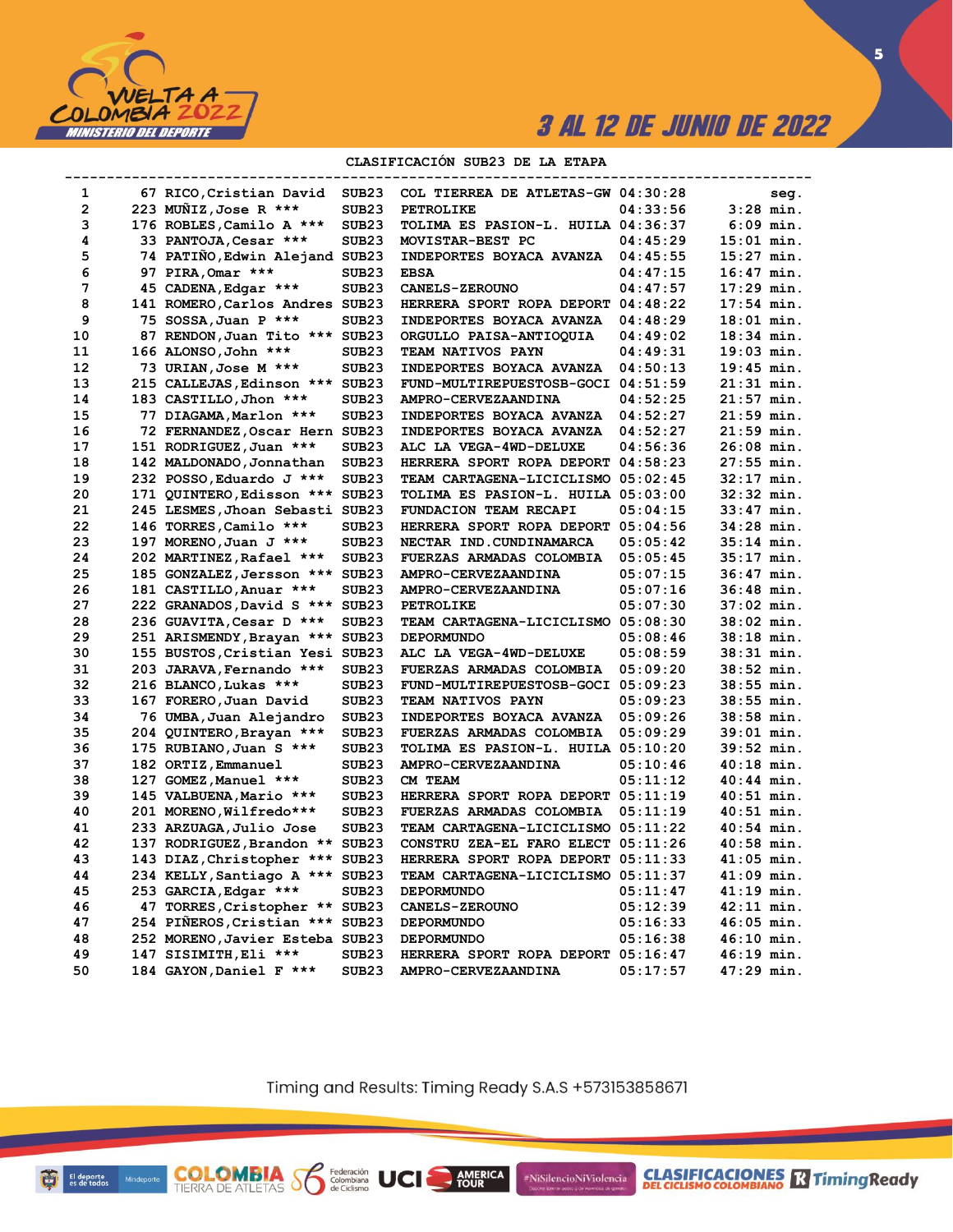

**CLASIFICACIONES R** Timing Ready

**6**

### **CLASIFICACIÓN POR EQUIPOS DE LA ETAPA**

|                | 1 COL TIERREA DE ATLETAS-GW 13:45:33                                                     |  |       |  |
|----------------|------------------------------------------------------------------------------------------|--|-------|--|
|                | 2 ORGULLO PAISA-ANTIOQUIA $13:50:48$ a $5:15$                                            |  |       |  |
| 3              | $13:53:27$ a $7:54$<br><b>EPM-SCOTT</b>                                                  |  |       |  |
| 4              | TEAM MEDELLIN EPM 13:56:01 a 10:28                                                       |  |       |  |
| 5 <sub>1</sub> |                                                                                          |  |       |  |
| 6              | EBSA<br>PETROLIKE 14:01:26 a 15:53<br>PETROLIKE 14:03:59 a 18:26<br>14:03:59 a 18:26     |  |       |  |
| $7^{\circ}$    | $S.GIROS-ALC$ MANIZALES $14:05:23$ a $19:50$                                             |  |       |  |
| 8              | NECTAR IND. CUNDINAMARCA 14:11:55 a 26:22                                                |  |       |  |
| 9              | TEAM BANCO GUAYAQUIL ECU 14:13:54 a                                                      |  | 28:21 |  |
| 10             | SISTECREDITO-GW $14:14:28$ a $28:55$                                                     |  |       |  |
|                | 11 ALC LA VEGA-4WD-DELUXE $14:17:26$ a $31:53$<br>12 CANELS-ZEROUNO $14:17:41$ a $32:08$ |  |       |  |
|                |                                                                                          |  |       |  |
| 13             | MOVISTAR-BEST PC 14:20:10 a 34:37                                                        |  |       |  |
| 14             | INDEPORTES BOYACA AVANZA 14:24:37 a                                                      |  | 39:04 |  |
| 15             | TOLIMA ES PASION-L. HUILA 14:25:32 a 39:59                                               |  |       |  |
| 16             | FUND-MULTIREPUESTOSB-GOCI $14:30:45$ a $45:12$                                           |  |       |  |
| 17             | TEAM NATIVOS PAYN 14:31:34 a 46:01                                                       |  |       |  |
| 18             | TEAM CARTAGENA-LICICLISMO 14:34:13 a 48:40                                               |  |       |  |
| 19             | $14:34:20$ a $48:47$<br>CM TEAM                                                          |  |       |  |
| 20             | HERRERA SPORT ROPA DEPORT 14:51:41 a 1:06:08                                             |  |       |  |
| 21             | TEAM ILLUMINATE 14:52:17 a 1:06:44                                                       |  |       |  |
| 22             | CONSTRU ZEA-EL FARO ELECT 14:58:07 a 1:12:34                                             |  |       |  |
| 23             | FUERZAS ARMADAS COLOMBIA $15:04:25$ a $1:18:52$                                          |  |       |  |
| 24             | AMPRO-CERVEZAANDINA 15:06:56 a 1:21:23                                                   |  |       |  |
| 25             | FUNDACION TEAM RECAPI 15:09:27 a 1:23:54                                                 |  |       |  |
| 26             | $15:17:07$ a $1:31:34$<br><b>DEPORMUNDO</b>                                              |  |       |  |

#### **PASOS DE LA MONTAÑA**

**-----------------------------------------------------------------------**

 **Paso de Montaña FC : Alto De Ventanas Km 136.1**

**COLOMBIA S6** 

El deporte<br>es de todos

Mind

Federación<br>Colombiana<br>de Ciclismo

|     | 191 SIERRA Yecid Arturo                                      | NECTAR IND.CUNDIN 20 pts |        |  |
|-----|--------------------------------------------------------------|--------------------------|--------|--|
|     | 67 RICO Cristian David                                       | COL TIERREA DE AT 16 pts |        |  |
| 85  | SUESCA Marco Tulio                                           | <b>ORGULLO PAISA-ANT</b> | 12 pts |  |
| 14  | OYOLA Robigzon Leand                                         | TEAM MEDELLIN EPM        | 8 pts  |  |
| 56  | BOHORQUEZ Hernando EPM-SCOTT                                 |                          | 4 pts  |  |
|     | 64 QUIROZ Oscar Adalber COL TIERREA DE AT                    |                          | 3 pts  |  |
|     | 94 ACOSTA Ruben Dario                                        | <b>EBSA</b>              | 2 pts  |  |
|     | 156 JULAJUJ Elex Rony ALC LA VEGA-4WD-D                      |                          | 1 pts  |  |
|     | Paso de Montaña 2 <sup>ª</sup> : Alto De Mina Vieja Km 152.6 |                          |        |  |
| 64. | QUIROZ Oscar Adalber     COL TIERREA DE AT                   |                          | 5 pts  |  |
| 67  | RICO Cristian David                                          | COL TIERREA DE AT        | 4 pts  |  |
|     | 191 SIERRA Yecid Arturo                                      | NECTAR IND.CUNDIN        | 3 pts  |  |
|     | 56 BOHORQUEZ Hernando                                        | <b>EPM-SCOTT</b>         | 2 pts  |  |
| 85  | SUESCA Marco Tulio                                           | ORGULLO PAISA-ANT        | 1 pts  |  |

Timing and Results: Timing Ready S.A.S +573153858671

AMERICA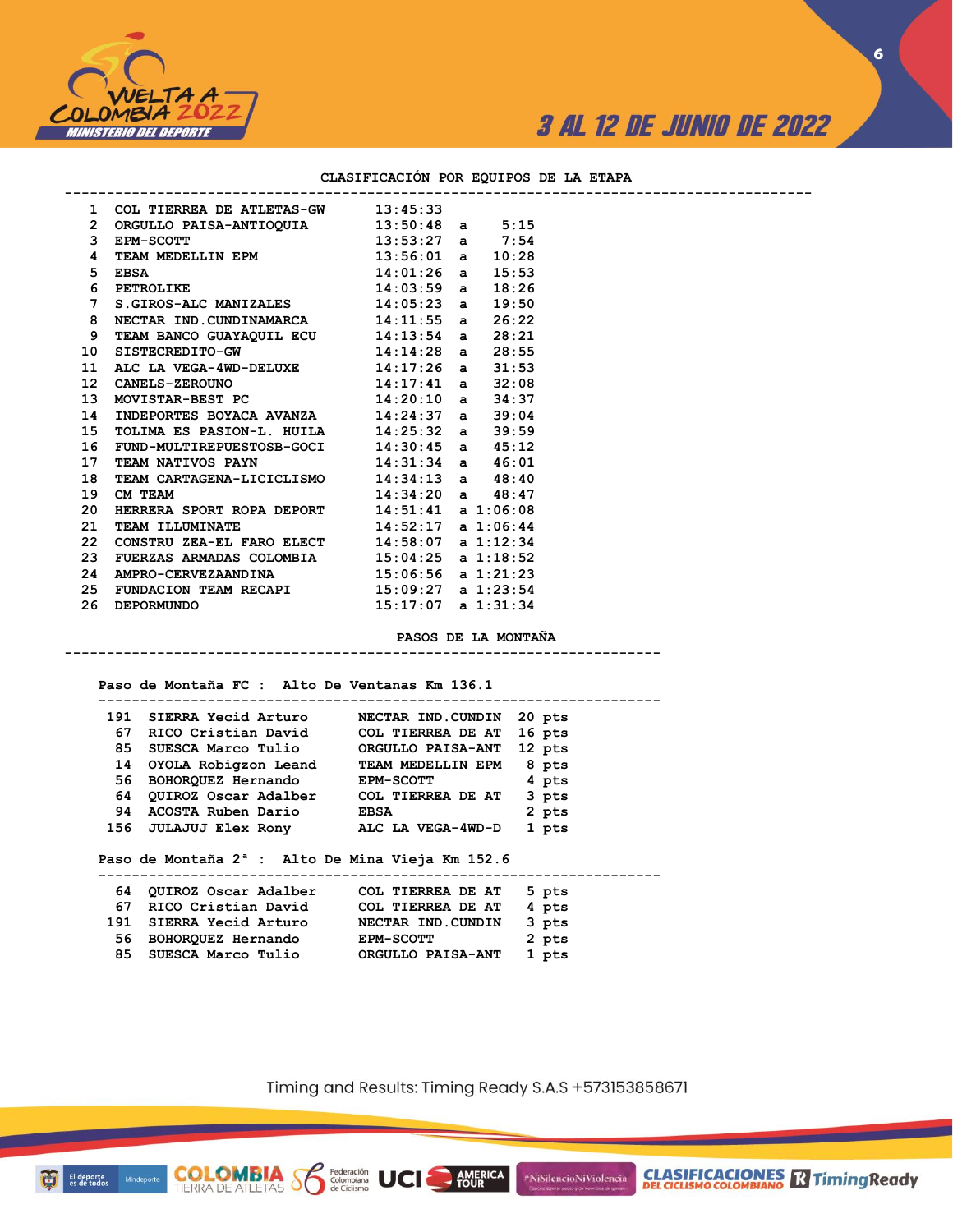



#### **PASOS DE LAS METAS VOLANTES**

#### **-----------------------------------------------------------------------**

#### **Meta Volante de : Prs-25 Km 34.5**

|  | 224 PARRA Jordan Arley   | <b>PETROLIKE</b>        | 3 pts |
|--|--------------------------|-------------------------|-------|
|  | 65 SOTO Nelson Andres    | COL TIERREA DE AT 2 pts |       |
|  | 123 ANGARITA Marvin Orla | CM TEAM                 | 1 pts |

#### **Meta Volante de : Prs-112-2511 Km 71.7**

**COLOMBIA** Solenbiana<br>TIERRA DE ATLETAS SOLENDO de Ciclismo

| 65 SOTO Nelson Andres    | COL TIERREA DE AT 3 pts |       |
|--------------------------|-------------------------|-------|
| 224 PARRA Jordan Arley   | <b>PETROLIKE</b>        | 2 pts |
| 123 ANGARITA Marvin Orla | CM TEAM                 | 1 pts |

**CLASIFICACION POR PUNTOS DE LA ETAPA**

| $\mathbf{1}$    | 64  |                             |       | QUIROZ, Oscar Adalber ELITE COL TIERREA DE ATLETAS-GW | 15 Pts |
|-----------------|-----|-----------------------------|-------|-------------------------------------------------------|--------|
| $\overline{2}$  | 67  |                             |       | RICO, Cristian David SUB23 COL TIERREA DE ATLETAS-GW  | 12 Pts |
| 3               | 191 | SIERRA, Yecid Arturo ELITE  |       | NECTAR IND.CUNDINAMARCA                               | 10 Pts |
| 4               | 56  | BOHORQUEZ, Hernando         | ELITE | <b>EPM-SCOTT</b>                                      | 8 Pts  |
| 5               | 94  | ACOSTA, Ruben Dario ELITE   |       | <b>EBSA</b>                                           | 7 Pts  |
| 6               | 85  | SUESCA, Marco Tulio ELITE   |       | ORGULLO PAISA-ANTIOQUIA                               | 6 Pts  |
| 7               | 14  | OYOLA, Robigzon Leand ELITE |       | TEAM MEDELLIN EPM                                     | 5 Pts  |
| 8               | 65  | SOTO, Nelson Andres ELITE   |       | COL TIERREA DE ATLETAS-GW                             | 5 Pts  |
| 9               | 224 | PARRA, Jordan Arley ELITE   |       | <b>PETROLIKE</b>                                      | 5 Pts  |
| 10              | 106 | SUAZA, Bernando Albei ELITE |       | <b>S.GIROS-ALC MANIZALES</b>                          | 4 Pts  |
| 11              | 223 | $M\tilde{M}$ IZ,Jose R ***  | SUB23 | PETROLIKE                                             | 3 Pts  |
| 12 <sup>2</sup> | 84  | OSORIO, Juan Felipe ELITE   |       | ORGULLO PAISA-ANTIOQUIA                               | 2 Pts  |
| 13              | 123 | ANGARITA, Marvin Orla ELITE |       | <b>CM TEAM</b>                                        | 2 Pts  |
|                 |     |                             |       |                                                       |        |

Timing and Results: Timing Ready S.A.S +573153858671

AMERICA

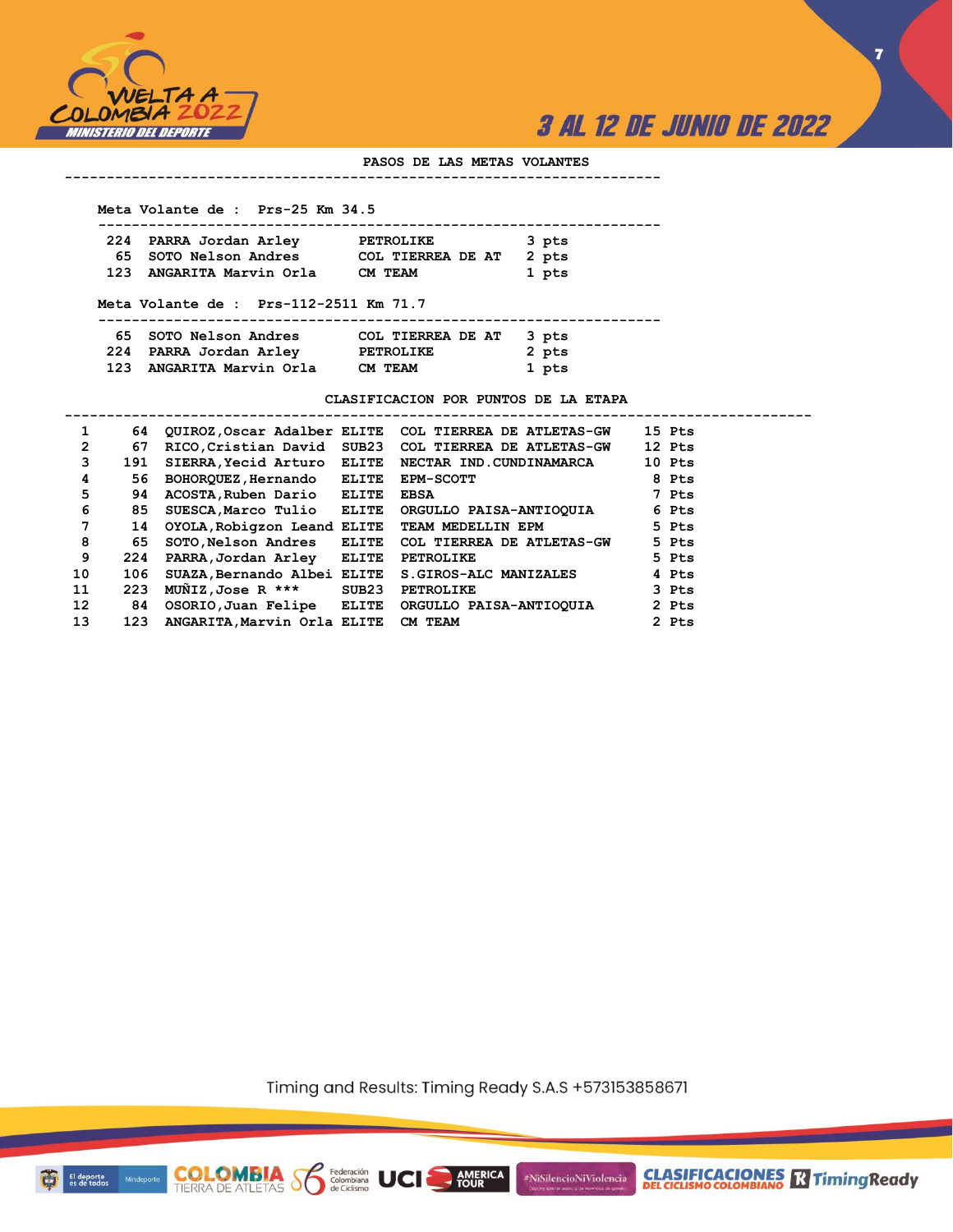

**8**

### **CLASIFICACION GENERAL**

#### **DESPUES DE LA CUARTA ETAPA CAUCASIA-YARUMAL**

| Fecha   |     | : 06/06/22                                                 |                   |                                  |                  |            |
|---------|-----|------------------------------------------------------------|-------------------|----------------------------------|------------------|------------|
|         |     | Distancia acumulada : 575.4 Kms - Promed : 41.92 Kms/hora. |                   |                                  |                  |            |
| Cls     | Dor | Apellido, Nombre                                           | Categ             | Publicidad                       | Tiempos          | Diferencia |
|         |     |                                                            |                   |                                  |                  |            |
| 1.-     | 64  | QUIROZ, Oscar Adalberto ELITE                              |                   | COL TIERREA DE ATLETAS-GW        | $13:43:22-000$   |            |
| $2 -$   | 67  | RICO, Cristian David                                       | SUB <sub>23</sub> | COL TIERREA DE ATLETAS-GW        | $13:43:49-000$ a | 27         |
| $3 -$   | 191 | SIERRA, Yecid Arturo                                       | <b>ELITE</b>      | NECTAR IND. CUNDINAMARCA         | $13:44:19-000$ a | 57         |
| $4 -$   | 56  | BOHORQUEZ, Hernando                                        | <b>ELITE</b>      | <b>EPM-SCOTT</b>                 | $13:44:29-000$ a | 1:07       |
| $5. -$  | 94  | ACOSTA, Ruben Dario                                        | <b>ELITE</b>      | <b>EBSA</b>                      | $13:44:37-000$ a | 1:15       |
| $6. -$  | 14  | OYOLA, Robigzon Leandro ELITE                              |                   | TEAM MEDELLIN EPM                | $13:45:38-000$ a | 2:16       |
| $7 -$   | 106 | SUAZA, Bernando Albeiro ELITE                              |                   | <b>S.GIROS-ALC MANIZALES</b>     | $13:46:01-000$ a | 2:39       |
| $8 -$   | 223 | MUNIZ, Jose R ***                                          | SUB <sub>23</sub> | <b>PETROLIKE</b>                 | $13:47:18-000$ a | 3:56       |
| $9 -$   | 85  | SUESCA, Marco Tulio                                        | <b>ELITE</b>      | ORGULLO PAISA-ANTIOQUIA          | $13:47:45-000$ a | 4:23       |
| $10. -$ | 84  | OSORIO, Juan Felipe                                        | <b>ELITE</b>      | ORGULLO PAISA-ANTIOQUIA          | $13:48:13-000$ a | 4:51       |
| 11.-    | 176 | ROBLES, Camilo A ***                                       | SUB <sub>23</sub> | TOLIMA ES PASION-L. HUILA        | $13:50:04-000$ a | 6:42       |
|         | 57  |                                                            |                   |                                  |                  |            |
| $12 -$  |     | RODRIGUEZ, John Anderso ELITE                              |                   | <b>EPM-SCOTT</b>                 | $13:51:00-000$ a | 7:38       |
| $13 -$  | 156 | JULAJUJ, Elex Rony                                         | <b>ELITE</b>      | ALC LA VEGA-4WD-DELUXE           | $13:51:12-000$ a | 7:50       |
| $14. -$ | 237 | QUICENO, Luis Hernan                                       | <b>ELITE</b>      | <b>TEAM CARTAGENA-LICICLISMO</b> | $13:52:06-000$ a | 8:44       |
| $15. -$ | 7   | TORO, Alexander                                            | <b>ELITE</b>      | <b>TEAM BANCO GUAYAQUIL ECU</b>  | $13:54:32-000$ a | 11:10      |
| $16. -$ | 226 | PEDROZA, Andres Camilo                                     | <b>ELITE</b>      | <b>PETROLIKE</b>                 | $13:54:32-000$ a | 11:10      |
| $17. -$ | 13  | OCAMPO, Victor Alejandr ELITE                              |                   | TEAM MEDELLIN EPM                | $13:56:01-000$ a | 12:39      |
| $18. -$ | 92  | CHAPARRO, Yeison Andres ELITE                              |                   | <b>EBSA</b>                      | $13:56:28-000$ a | 13:06      |
| $19. -$ | 154 | CANASTUJ, Jose David                                       | <b>ELITE</b>      | ALC LA VEGA-4WD-DELUXE           | $13:56:32-000$ a | 13:10      |
| $20 -$  | 116 | CARDONA, Julian                                            | <b>ELITE</b>      | <b>SISTECREDITO-GW</b>           | $13:58:15-000$ a | 14:53      |
| $21. -$ | 16  | REYES, Aldemar                                             | <b>ELITE</b>      | TEAM MEDELLIN EPM                | $13:58:16-000$ a | 14:54      |
| $22 -$  | 112 | BUSTAMANTE, Adrian Cami ELITE                              |                   | <b>SISTECREDITO-GW</b>           | $13:58:19-000$ a | 14:57      |
| $23 -$  | 81  | GIL, Angel Alexander                                       | <b>ELITE</b>      | ORGULLO PAISA-ANTIOQUIA          | $13:58:19-000$ a | 14:57      |
| $24. -$ | 61  | PENA, Wilson Estiben                                       | <b>ELITE</b>      | <b>COL TIERREA DE ATLETAS-GW</b> | $13:58:19-000$ a | 14:57      |
| $25. -$ | 52  | CONTRERAS, Rodrigo                                         | <b>ELITE</b>      | <b>EPM-SCOTT</b>                 | $13:58:19-000$ a | 14:57      |
| $26. -$ | 51  | SUAREZ, Juan Pablo                                         | <b>ELITE</b>      | <b>EPM-SCOTT</b>                 | $13:58:19-000$ a | 14:57      |
| $27. -$ | 53  | MUÑOZ, Cristian Camilo                                     | <b>ELITE</b>      | <b>EPM-SCOTT</b>                 | $13:58:19-000$ a | 14:57      |
| $28 -$  | 41  | PARRA, Heiner Rodrigo                                      | <b>ELITE</b>      | <b>CANELS-ZEROUNO</b>            | $13:58:19-000$ a | 14:57      |
| $29. -$ | 66  | PINEDA, Rafael Stive                                       | <b>ELITE</b>      | COL TIERREA DE ATLETAS-GW        | $13:58:19-000$ a | 14:57      |
| $30 -$  | 12  | DUARTE, Fabio Andres                                       | <b>ELITE</b>      | TEAM MEDELLIN EPM                | $13:58:19-000$ a | 14:57      |
| $31 -$  | 62  | ATAPUMA, Jhon Darwin                                       | <b>ELITE</b>      | COL TIERREA DE ATLETAS-GW        | $13:58:19-000$ a | 14:57      |
| $32 -$  | 11  | SEVILLA, Oscar Miguel                                      | <b>ELITE</b>      |                                  |                  | 14:57      |
|         |     |                                                            |                   | TEAM MEDELLIN EPM                | $13:58:19-000$ a |            |
| $33 -$  | 101 | CHAPARRO, Didier Alonso ELITE                              |                   | S.GIROS-ALC MANIZALES            | $13:58:19-000$ a | 14:57      |
| $34. -$ | 2   | CHALAPUD, Robinson Edua ELITE                              |                   | <b>TEAM BANCO GUAYAQUIL ECU</b>  | $13:58:19-000$ a | 14:57      |
| $35. -$ | 44  | CORTE, Eduardo                                             | ELITE             | <b>CANELS-ZEROUNO</b>            | $13:58:19-000$ a | 14:57      |
| $36. -$ | 17  | <b>JAMAICA, Javier Ernesto ELITE</b>                       |                   | TEAM MEDELLIN EPM                | $13:58:25-000$ a | 15:03      |
| $37. -$ | 32  | MONTENEGRO, Santiago                                       | <b>ELITE</b>      | MOVISTAR-BEST PC                 | $13:58:45-000$ a | 15:23      |
| $38 -$  | 74  | PATIÑO, Edwin Alejandro SUB23                              |                   | INDEPORTES BOYACA AVANZA         | $13:59:22-000$ a | 16:00      |
| 39.-    | 111 | AGUIRRE, Hernan Ricardo ELITE                              |                   | SISTECREDITO-GW                  | $13:59:58-000$ a | 16:36      |
| 40.-    | 33  | PANTOJA, Cesar ***                                         | SUB <sub>23</sub> | MOVISTAR-BEST PC                 | $14:00:34-000$ a | 17:12      |
| 41.-    | 97  | PIRA, Omar ***                                             | SUB23             | <b>EBSA</b>                      | $14:00:42-000$ a | 17:20      |
| $42 -$  | 45  | CADENA, Edgar ***                                          | SUB23             | <b>CANELS-ZEROUNO</b>            | $14:01:19-000$ a | 17:57      |
| 43.-    | з   | HARO, Steven Wilson                                        | <b>ELITE</b>      | TEAM BANCO GUAYAQUIL ECU         | $14:01:23-000$ a | 18:01      |
| $44. -$ | 113 | GOMEZ, David Santiago                                      | <b>ELITE</b>      | <b>SISTECREDITO-GW</b>           | $14:01:24-000$ a | 18:02      |
| $45. -$ | 161 | BOBADILLA, Duban Camilo ELITE                              |                   | <b>TEAM NATIVOS PAYN</b>         | $14:01:24-000$ a | 18:02      |
| $46. -$ | 114 | GUERRERO, Juan Diego                                       | <b>ELITE</b>      | SISTECREDITO-GW                  | $14:01:24-000$ a | 18:02      |
| $47. -$ | 102 | MORENO, Salvador                                           | <b>ELITE</b>      | S.GIROS-ALC MANIZALES            | $14:01:24-000$ a | 18:02      |
| 48.-    | 83  | COLON, Johan Antonio                                       | <b>ELITE</b>      | ORGULLO PAISA-ANTIOQUIA          | $14:01:45-000$ a | 18:23      |
| 49. –   | 141 | ROMERO, Carlos Andres                                      | SUB <sub>23</sub> | HERRERA SPORT ROPA DEPORT        | $14:01:49-000$ a | 18:27      |
| $50. -$ | 75  | SOSSA, Juan P ***                                          | SUB <sub>23</sub> | INDEPORTES BOYACA AVANZA         | $14:01:56-000$ a | 18:34      |
|         |     |                                                            |                   |                                  |                  |            |

Timing and Results: Timing Ready S.A.S +573153858671

**AMERICA** 

#NiSilencioNiViolencia

**COLOMBIA S6** 

Federación<br>Colombiana<br>de Ciclismo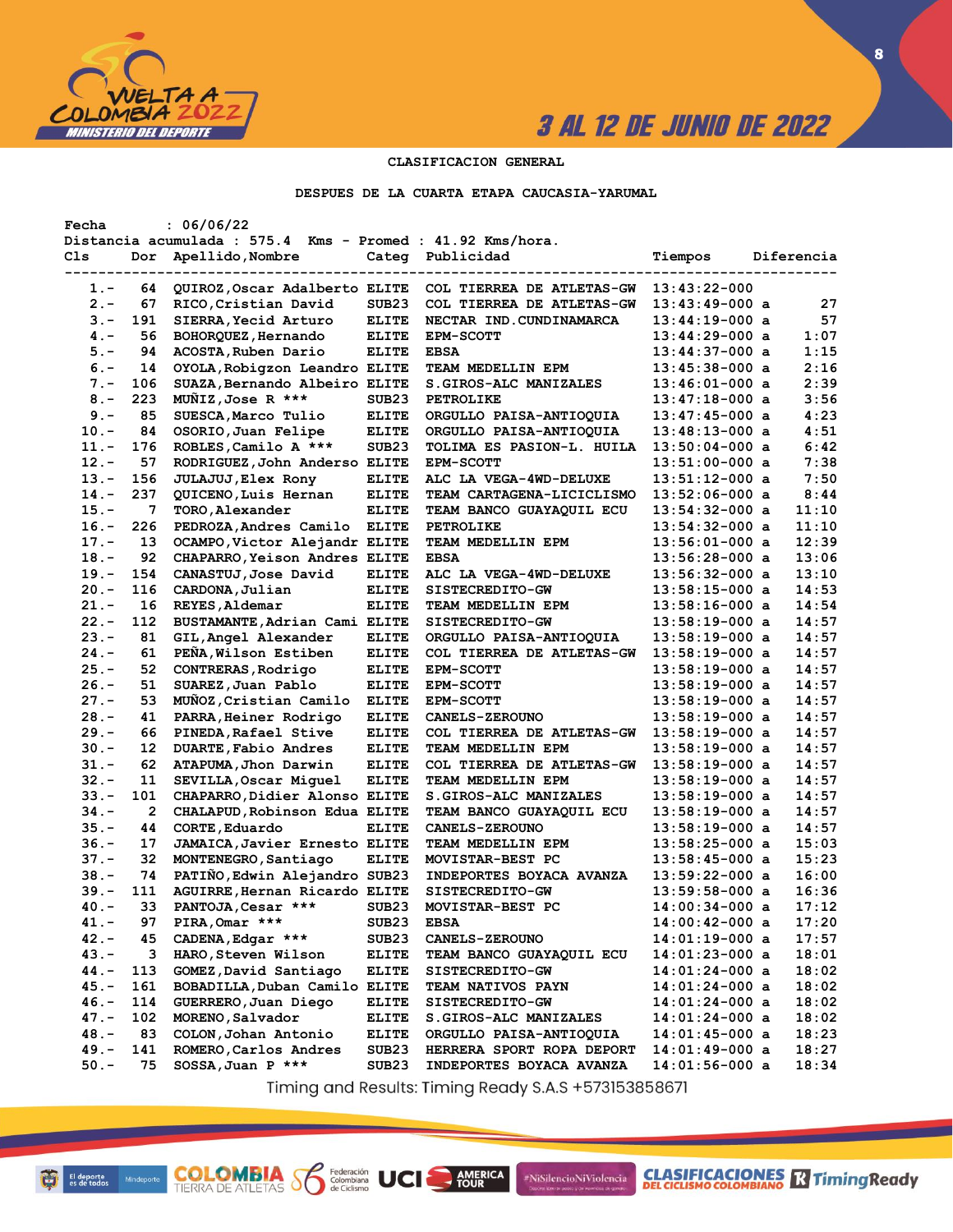

**CLASIFICACIONES** TimingReady

**9**

### **CLASIFICACION GENERAL**

#### **DESPUES DE LA CUARTA ETAPA CAUCASIA-YARUMAL**

| Fecha   |     | : 06/06/22                                                 |                   |                            |                  |            |
|---------|-----|------------------------------------------------------------|-------------------|----------------------------|------------------|------------|
|         |     | Distancia acumulada : 575.4 Kms - Promed : 41.92 Kms/hora. |                   |                            |                  |            |
| Cls     | Dor | Apellido, Nombre                                           | Categ             | Publicidad                 | Tiempos          | Diferencia |
|         |     |                                                            |                   |                            |                  |            |
| $51. -$ | 173 | QUETAMA, Yeison Ubarley ELITE                              |                   | TOLIMA ES PASION-L. HUILA  | $14:02:13-000$ a | 18:51      |
| $52 -$  | 225 | CANO, Diego Fernando                                       | <b>ELITE</b>      | PETROLIKE                  | $14:02:25-000$ a | 19:03      |
| $53. -$ | 87  | RENDON, Juan Tito ***                                      | SUB <sub>23</sub> | ORGULLO PAISA-ANTIOQUIA    | $14:02:29-000$ a | 19:07      |
| $54. -$ | 221 | RUBIANO, Miguel Angel                                      | <b>ELITE</b>      | <b>PETROLIKE</b>           | 14:02:42-000 a   | 19:20      |
| $55. -$ | 1   | HERNANDEZ, Jose Tito                                       | <b>ELITE</b>      | TEAM BANCO GUAYAQUIL ECU   | 14:02:46-000 a   | 19:24      |
| $56. -$ | 121 | MUNOZ, Edison                                              | <b>ELITE</b>      | CM TEAM                    | 14:02:47-000 a   | 19:25      |
| $57. -$ | 206 | MACA, Leison Damian                                        | <b>ELITE</b>      | FUERZAS ARMADAS COLOMBIA   | $14:02:47-000$ a | 19:25      |
| $58. -$ | 91  | ORTEGA, Robinson Armand ELITE                              |                   | <b>EBSA</b>                | 14:02:47-000 a   | 19:25      |
| $59. -$ | 5   | GUTIERREZ, Carlos Alber ELITE                              |                   | TEAM BANCO GUAYAQUIL ECU   | $14:02:50-000$ a | 19:28      |
| $60 -$  | 212 | BAEZ, Esneider Arley                                       | <b>ELITE</b>      | FUND-MULTIREPUESTOSB-GOCI  | $14:02:50-000$ a | 19:28      |
| $61. -$ | 214 | PEREZ, Wilmar Jahir                                        | <b>ELITE</b>      | FUND-MULTIREPUESTOSB-GOCI  | 14:02:50-000 a   | 19:28      |
| $62 -$  | 105 | RINCON, Yeison Alejandr ELITE                              |                   | S.GIROS-ALC MANIZALES      | 14:02:50-000 a   | 19:28      |
| $63 -$  | 31  | URBANO, Jerson Ruben                                       | <b>ELITE</b>      | MOVISTAR-BEST PC           | $14:02:50-000$ a | 19:28      |
| $64. -$ | 73  | URIAN, Jose M ***                                          | SUB <sub>23</sub> | INDEPORTES BOYACA AVANZA   | 14:03:40-000 a   | 20:18      |
| $65. -$ | 196 | FORERO, Juan Sebastian                                     | <b>ELITE</b>      | NECTAR IND. CUNDINAMARCA   | 14:03:40-000 a   | 20:18      |
| $66. -$ | 193 | PEDRAZA, Walter Fernand ELITE                              |                   | NECTAR IND. CUNDINAMARCA   | $14:04:13-000$ a | 20:51      |
| $67. -$ | 63  | MENDOZA, Omar Alberto                                      | <b>ELITE</b>      | COL TIERREA DE ATLETAS-GW  | $14:04:32-000$ a | 21:10      |
| $68. -$ | 126 | OSORIO, Edison Estefan                                     | <b>ELITE</b>      | CM TEAM                    | $14:04:36-000$ a | 21:14      |
| $69. -$ | 215 | CALLEJAS, Edinson ***                                      | SUB <sub>23</sub> | FUND-MULTIREPUESTOSB-GOCI  | $14:05:26-000$ a | 22:04      |
| $70. -$ | 103 | TABARES, Jordan Felipe                                     | <b>ELITE</b>      | S.GIROS-ALC MANIZALES      | $14:05:26-000$ a | 22:04      |
| $71. -$ | 183 | CASTILLO, Jhon ***                                         | SUB <sub>23</sub> | <b>AMPRO-CERVEZAANDINA</b> | 14:05:52-000 a   | 22:30      |
| $72 -$  | 77  | DIAGAMA, Marlon ***                                        | SUB <sub>23</sub> | INDEPORTES BOYACA AVANZA   | 14:05:54-000 a   | 22:32      |
| $73. -$ | 72  | FERNANDEZ, Oscar Hernan SUB23                              |                   | INDEPORTES BOYACA AVANZA   | $14:05:54-000$ a | 22:32      |
| $74. -$ | 166 |                                                            | SUB23             |                            |                  | 22:44      |
|         |     | ALONSO, John ***                                           |                   | <b>TEAM NATIVOS PAYN</b>   | 14:06:06-000 a   | 22:50      |
| $75. -$ | 6   | QUINTEROS, Alexis Benja ELITE                              |                   | TEAM BANCO GUAYAQUIL ECU   | 14:06:12-000 a   |            |
| $76. -$ | 65  | SOTO, Nelson Andres                                        | <b>ELITE</b>      | COL TIERREA DE ATLETAS-GW  | $14:07:09-000$ a | 23:47      |
| $77. -$ | 21  | <b>TORRES,Rodolfo Andres</b>                               | <b>ELITE</b>      | <b>TEAM ILLUMINATE</b>     | 14:07:18-000 a   | 23:56      |
| $78. -$ | 55  | CHAVES, German Enrique                                     | <b>ELITE</b>      | <b>EPM-SCOTT</b>           | 14:07:18-000 a   | 23:56      |
| $79. -$ | 192 | GARZON, Marlon David                                       | <b>ELITE</b>      | NECTAR IND.CUNDINAMARCA    | $14:07:18-000$ a | 23:56      |
| $80. -$ | 115 | MARTINEZ, Juan Esteban                                     | <b>ELITE</b>      | SISTECREDITO-GW            | $14:07:18-000$ a | 23:56      |
| $81. -$ | 213 | DIAZ, Manuel Ignacio                                       | <b>ELITE</b>      | FUND-MULTIREPUESTOSB-GOCI  | 14:07:18-000 a   | 23:56      |
| $82 -$  | 42  | <b>SANTOS, Efren</b>                                       | <b>ELITE</b>      | <b>CANELS-ZEROUNO</b>      | 14:07:18-000 a   | 23:56      |
| $83 -$  | 122 | BURGOS, Eli Saul                                           | <b>ELITE</b>      | CM TEAM                    | 14:07:18-000 a   | 23:56      |
| $84. -$ | 136 | CRUZ, Juan Carlos                                          | <b>ELITE</b>      | CONSTRU ZEA-EL FARO ELECT  | 14:07:18-000 a   | 23:56      |
| $85. -$ | 15  | SANCHEZ, Brayan Stiven                                     | <b>ELITE</b>      | TEAM MEDELLIN EPM          | 14:07:28-000 a   | 24:06      |
| $86. -$ | 86  | OSORIO, Frank Yair                                         | <b>ELITE</b>      | ORGULLO PAISA-ANTIOQUIA    | $14:07:28-000$ a | 24:06      |
| $87. -$ | 165 | SANCHEZ, Yerzon Eduardo ELITE                              |                   | <b>TEAM NATIVOS PAYN</b>   | $14:07:33-000$ a | 24:11      |
| $88. -$ | 82  | CASTAÑO, Sebastian Alex ELITE                              |                   | ORGULLO PAISA-ANTIOQUIA    | $14:09:54-000$ a | 26:32      |
| $89. -$ | 151 | RODRIGUEZ, Juan ***                                        | SUB <sub>23</sub> | ALC LA VEGA-4WD-DELUXE     | 14:10:03-000 a   | 26:41      |
| $90 -$  | 255 | JOSA, Carlos E ***                                         | <b>ELITE</b>      | <b>DEPORMUNDO</b>          | 14:11:02-000 a   | 27:40      |
| $91. -$ | 224 | PARRA, Jordan Arley                                        | <b>ELITE</b>      | <b>PETROLIKE</b>           | $14:11:04-000$ a | 27:42      |
| $92 -$  | 4   | HUERA, Richard Rolando                                     | <b>ELITE</b>      | TEAM BANCO GUAYAQUIL ECU   | 14:11:15-000 a   | 27:53      |
| $93 -$  | 104 | MARTINEZ, Luis Miguel                                      | <b>ELITE</b>      | S.GIROS-ALC MANIZALES      | 14:11:48-000 a   | 28:26      |
| $94. -$ | 142 | MALDONADO, Jonnathan ** SUB23                              |                   | HERRERA SPORT ROPA DEPORT  | 14:11:50-000 a   | 28:28      |
| $95. -$ | 231 | RAMIREZ, Santiago                                          | <b>ELITE</b>      | TEAM CARTAGENA-LICICLISMO  | 14:12:04-000 a   | 28:42      |
| $96. -$ | 227 | ALVAREZ, Miquel Luis                                       | <b>ELITE</b>      | <b>PETROLIKE</b>           | 14:12:29-000 a   | 29:07      |
| $97. -$ | 95  | EUGENIO, Yonathan Mique ELITE                              |                   | <b>EBSA</b>                | 14:12:57-000 a   | 29:35      |
| $98. -$ | 36  | CAICEDO, Pablo                                             | <b>ELITE</b>      | MOVISTAR-BEST PC           | 14:13:02-000 a   | 29:40      |
| $99. -$ | 96  | PARRA, Carlos Andres                                       | <b>ELITE</b>      | <b>EBSA</b>                | $14:13:03-000$ a | 29:41      |
| $100.-$ | 162 | BORDA, Brayan Yesid                                        | <b>ELITE</b>      | TEAM NATIVOS PAYN          | 14:14:13-000 a   | 30:51      |
|         |     |                                                            |                   |                            |                  |            |

Timing and Results: Timing Ready S.A.S +573153858671

AMERICA

#NiSilencioNiViolencia

**COLOMBIA SP** 

Federación<br>Colombiana<br>de Ciclismo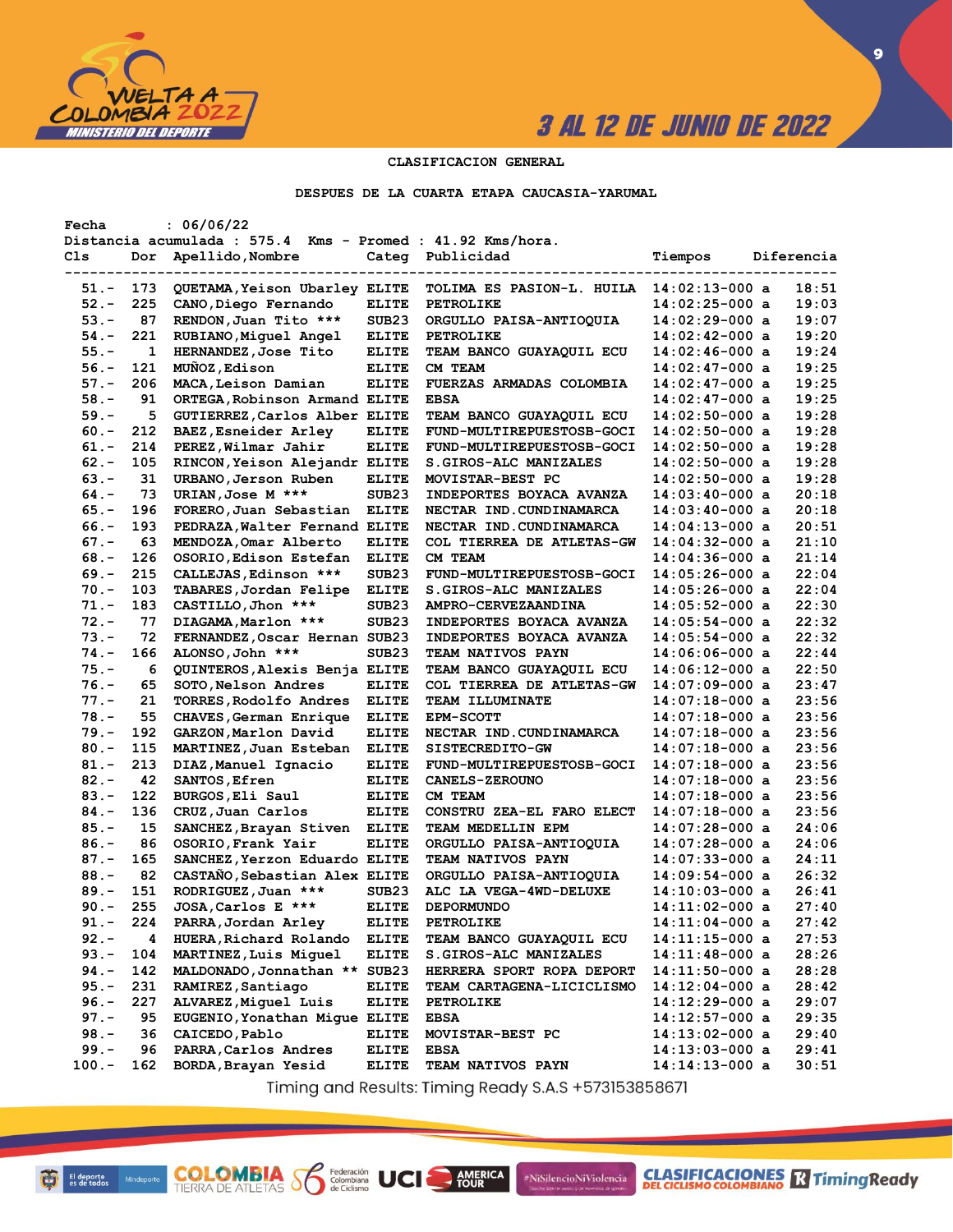

**CLASIFICACIONES** TimingReady

### **CLASIFICACION GENERAL**

#### **DESPUES DE LA CUARTA ETAPA CAUCASIA-YARUMAL**

| Fecha    |     | : 06/06/22                                                 |                   |                                  |                  |            |
|----------|-----|------------------------------------------------------------|-------------------|----------------------------------|------------------|------------|
|          |     | Distancia acumulada : 575.4 Kms - Promed : 41.92 Kms/hora. |                   |                                  |                  |            |
| Cls      | Dor | Apellido, Nombre                                           | Categ             | Publicidad                       | Tiempos          | Diferencia |
|          |     |                                                            |                   |                                  |                  |            |
| 101.-    | 153 | MUNOZ, Jonatrhan Stiven ELITE                              |                   | ALC LA VEGA-4WD-DELUXE           | $14:14:46-000$ a | 31:24      |
| $102 -$  | 211 | PAREDES, Cesar Nicolas                                     | <b>ELITE</b>      | FUND-MULTIREPUESTOSB-GOCI        | $14:15:35-000$ a | 32:13      |
| $103. -$ | 117 | SAMUDIO, Carlos Ariel                                      | <b>ELITE</b>      | <b>SISTECREDITO-GW</b>           | $14:15:35-000$ a | 32:13      |
| $104. -$ | 152 | LOPEZ, Luis                                                | <b>ELITE</b>      | ALC LA VEGA-4WD-DELUXE           | $14:15:39-000$ a | 32:17      |
| $105.-$  | 22  | SARMIENTO, Johnatan Fer ELITE                              |                   | <b>TEAM ILLUMINATE</b>           | $14:15:41-000$ a | 32:19      |
| $106. -$ | 71  | VARGAS, Adrian Enrique                                     | <b>ELITE</b>      | INDEPORTES BOYACA AVANZA         | $14:15:41-000$ a | 32:19      |
| $107. -$ | 195 | <b>HERNANDEZ, Rafael</b>                                   | <b>ELITE</b>      | NECTAR IND.CUNDINAMARCA          | $14:15:41-000$ a | 32:19      |
| $108. -$ | 23  | CASTIBLANCO, Jorge Cami ELITE                              |                   | <b>TEAM ILLUMINATE</b>           | 14:15:41-000 a   | 32:19      |
| $109. -$ | 243 | HERRERA, Stiven Alexand ELITE                              |                   | FUNDACION TEAM RECAPI            | $14:15:45-000$ a | 32:23      |
| $110.-$  | 123 | ANGARITA, Marvin Orland ELITE                              |                   | CM TEAM                          | $14:16:00-000$ a | 32:38      |
| $111. -$ | 54  | OCHOA,Diego Antonio                                        | <b>ELITE</b>      | <b>EPM-SCOTT</b>                 | $14:16:09-000$ a | 32:47      |
| $112 -$  | 232 | POSSO, Eduardo J ***                                       | SUB23             | <b>TEAM CARTAGENA-LICICLISMO</b> | $14:17:13-000$ a | 33:51      |
| $113 -$  | 171 |                                                            | SUB <sub>23</sub> | TOLIMA ES PASION-L. HUILA        | $14:18:10-000$ a | 34:48      |
|          |     | QUINTERO, Edisson ***                                      |                   |                                  |                  | 34:54      |
| $114. -$ | 194 | RUEDA, Nestor Javier                                       | <b>ELITE</b>      | NECTAR IND.CUNDINAMARCA          | 14:18:16-000 a   |            |
| $115. -$ | 132 | VARGAS, Jhon Jairo                                         | <b>ELITE</b>      | CONSTRU ZEA-EL FARO ELECT        | $14:19:11-000$ a | 35:49      |
| $116. -$ | 246 | GOMEZ, Hernan Dario                                        | <b>ELITE</b>      | FUNDACION TEAM RECAPI            | $14:19:38-000$ a | 36:16      |
| $117. -$ | 197 | MORENO, Juan J ***                                         | SUB <sub>23</sub> | NECTAR IND. CUNDINAMARCA         | $14:20:20-000$ a | 36:58      |
| $118. -$ | 181 | CASTILLO, Anuar ***                                        | SUB <sub>23</sub> | AMPRO-CERVEZAANDINA              | $14:20:37-000$ a | 37:15      |
| $119. -$ | 202 | MARTINEZ, Rafael ***                                       | SUB23             | FUERZAS ARMADAS COLOMBIA         | $14:20:44-000$ a | 37:22      |
| $120 -$  | 222 | GRANADOS, David S ***                                      | SUB23             | <b>PETROLIKE</b>                 | $14:20:57-000$ a | 37:35      |
| $121. -$ | 26  | KELLER, John                                               | <b>ELITE</b>      | <b>TEAM ILLUMINATE</b>           | $14:21:22-000$ a | 38:00      |
| $122 -$  | 236 | GUAVITA, Cesar D ***                                       | SUB <sub>23</sub> | <b>TEAM CARTAGENA-LICICLISMO</b> | $14:21:57-000$ a | 38:35      |
| $123 -$  | 146 | TORRES, Camilo ***                                         | SUB <sub>23</sub> | HERRERA SPORT ROPA DEPORT        | $14:21:59-000$ a | 38:37      |
| $124. -$ | 135 | CIFUENTES, Fabian Stive ELITE                              |                   | CONSTRU ZEA-EL FARO ELECT        | $14:22:23-000$ a | 39:01      |
| $125. -$ | 43  | PRADO, Ignacio De Jesus ELITE                              |                   | <b>CANELS-ZEROUNO</b>            | $14:22:29-000$ a | 39:07      |
| $126. -$ | 203 | JARAVA, Fernando ***                                       | SUB <sub>23</sub> | <b>FUERZAS ARMADAS COLOMBIA</b>  | $14:22:47-000$ a | 39:25      |
| $127. -$ | 204 | QUINTERO, Brayan ***                                       | SUB23             | <b>FUERZAS ARMADAS COLOMBIA</b>  | $14:22:56-000$ a | 39:34      |
| $128 -$  | 24  | <b>SCHAUB, Sebastian</b>                                   | <b>ELITE</b>      | <b>TEAM ILLUMINATE</b>           | $14:23:31-000$ a | 40:09      |
| $129. -$ | 175 | RUBIANO, Juan S ***                                        | SUB <sub>23</sub> | TOLIMA ES PASION-L. HUILA        | $14:23:47-000$ a | 40:25      |
| $130 -$  | 107 | CHIA, Luis Carlos                                          | <b>ELITE</b>      | S.GIROS-ALC MANIZALES            | $14:23:49-000$ a | 40:27      |
| $131 -$  | 233 | ARZUAGA, Julio Jose                                        | SUB <sub>23</sub> | <b>TEAM CARTAGENA-LICICLISMO</b> | 14:24:49-000 a   | 41:27      |
| $132 -$  | 174 | CERQUERA, William Anton ELITE                              |                   | TOLIMA ES PASION-L. HUILA        | $14:24:50-000$ a | 41:28      |
| $133 -$  | 76  | UMBA, Juan Alejandro                                       | SUB <sub>23</sub> | <b>INDEPORTES BOYACA AVANZA</b>  | $14:25:04-000$ a | 41:42      |
| $134. -$ | 234 | KELLY, Santiago A ***                                      | SUB <sub>23</sub> | <b>TEAM CARTAGENA-LICICLISMO</b> | $14:25:04-000$ a | 41:42      |
| 135.-    | 167 | FORERO, Juan David                                         | SUB <sub>23</sub> | <b>TEAM NATIVOS PAYN</b>         | $14:25:58-000$ a | 42:36      |
| $136. -$ | 182 |                                                            | SUB <sub>23</sub> | AMPRO-CERVEZAANDINA              | $14:26:36-000$ a | 43:14      |
| $137. -$ | 253 | ORTIZ, Emmanuel                                            |                   | <b>DEPORMUNDO</b>                | $14:26:37-000$ a | 43:15      |
|          |     | GARCIA, Edgar ***                                          | SUB <sub>23</sub> |                                  |                  |            |
| $138 -$  | 137 | RODRIGUEZ, Brandon ***                                     | SUB <sub>23</sub> | CONSTRU ZEA-EL FARO ELECT        | $14:26:52-000$ a | 43:30      |
| $139. -$ | 163 | APARICIO, Jair Antonio                                     | <b>ELITE</b>      | <b>TEAM NATIVOS PAYN</b>         | $14:27:06-000$ a | 43:44      |
| $140 -$  | 145 | VALBUENA, Mario ***                                        | SUB <sub>23</sub> | HERRERA SPORT ROPA DEPORT        | $14:27:17-000$ a | 43:55      |
| 141.-    | 245 | LESMES, Jhoan Sebastian SUB23                              |                   | FUNDACION TEAM RECAPI            | $14:27:35-000$ a | 44:13      |
| $142. -$ | 133 | RODRIGUEZ, Wilmer Dario ELITE                              |                   | CONSTRU ZEA-EL FARO ELECT        | $14:28:12-000$ a | 44:50      |
| $143 -$  | 205 | MOYA, Maycol Stiven                                        | <b>ELITE</b>      | <b>FUERZAS ARMADAS COLOMBIA</b>  | 14:28:38-000 a   | 45:16      |
| $144. -$ | 143 | DIAZ, Christopher ***                                      | SUB <sub>23</sub> | HERRERA SPORT ROPA DEPORT        | 14:29:08-000 a   | 45:46      |
| $145. -$ | 155 | BUSTOS, Cristian Yesid                                     | SUB <sub>23</sub> | ALC LA VEGA-4WD-DELUXE           | $14:29:14-000$ a | 45:52      |
| $146. -$ | 127 | GOMEZ, Manuel ***                                          | SUB <sub>23</sub> | CM TEAM                          | $14:29:51-000$ a | 46:29      |
| $147. -$ | 144 | SIERRA, Brian Santiago                                     | <b>ELITE</b>      | HERRERA SPORT ROPA DEPORT        | $14:30:03-000$ a | 46:41      |
| $148. -$ | 252 | MORENO, Javier Esteban                                     | SUB <sub>23</sub> | <b>DEPORMUNDO</b>                | $14:30:05-000$ a | 46:43      |
| $149. -$ | 47  | TORRES, Cristopher ***                                     | SUB <sub>23</sub> | <b>CANELS-ZEROUNO</b>            | $14:31:49-000$ a | 48:27      |
| $150. -$ | 216 | BLANCO, Lukas ***                                          | SUB <sub>23</sub> | FUND-MULTIREPUESTOSB-GOCI        | $14:32:02-000$ a | 48:40      |
|          |     |                                                            |                   |                                  |                  |            |

Timing and Results: Timing Ready S.A.S +573153858671

**AMERICA** 

#NiSilencioNiViolencia

**COLOMBIA S6** 

Federación<br>Colombiana<br>de Ciclismo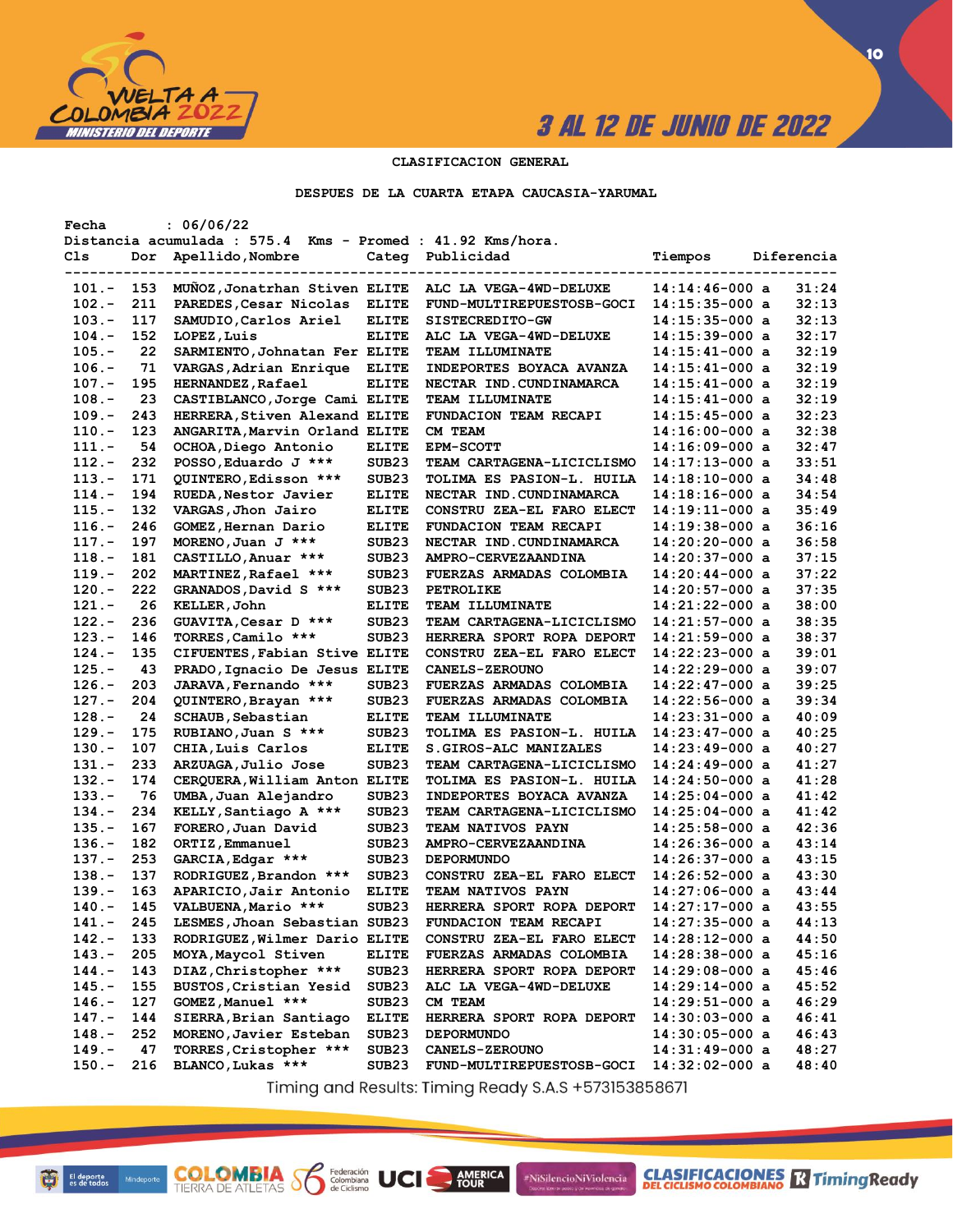

**11**

### **CLASIFICACION GENERAL**

#### **DESPUES DE LA CUARTA ETAPA CAUCASIA-YARUMAL**

| Fecha<br>Cls |      | : 06/06/22<br>Distancia acumulada : 575.4<br>Dor Apellido, Nombre |              | $Kms - Promed : 41.92 Kms/hora.$<br>Categ Publicidad | Tiempos                    | Diferencia |
|--------------|------|-------------------------------------------------------------------|--------------|------------------------------------------------------|----------------------------|------------|
| $151 -$      | -201 | MORENO, Wilfredo***                                               | SUB23        | FUERZAS ARMADAS COLOMBIA                             | $14:32:12-000$ a           | 48:50      |
| $152 -$      | 25   | KIANI, Aria                                                       | <b>ELITE</b> | TEAM ILLUMINATE                                      | $14:32:19-000$ a           | 48:57      |
| $153 -$      | 184  | GAYON, Daniel F ***                                               | SUB23        | AMPRO-CERVEZAANDINA                                  | $14:33:05-000$ a           | 49:43      |
| $154 -$      | 185  | GONZALEZ, Jersson ***                                             | SUB23        | AMPRO-CERVEZAANDINA                                  | $14:33:19-000$ a           | 49:57      |
| $155. -$     | 251  | ARISMENDY, Brayan ***                                             | SUB23        | <b>DEPORMUNDO</b>                                    | $14:33:41-000$ a           | 50:19      |
| $156. -$     | 125  | VILLADA, Alejandro                                                | <b>ELITE</b> | CM TEAM                                              | $14:33:49-000$ a           | 50:27      |
| $157 -$      | 242  | RIVERA, Hector Sebastia ELITE                                     |              | FUNDACION TEAM RECAPI                                | $14:36:23-000$ a           | 53:01      |
| $158 -$      | 164  | <b>CUESTA, Steven Manuel</b>                                      | <b>ELITE</b> | TEAM NATIVOS PAYN                                    | $14:36:45-000$ a           | 53:23      |
| $159. -$     | 254  | PIÑEROS, Cristian ***                                             | SUB23        | <b>DEPORMUNDO</b>                                    | $14:51:23-000$ a $1:08:01$ |            |
| $160 -$      | 147  | SISIMITH, Eli ***                                                 | SUB23        | HERRERA SPORT ROPA DEPORT                            | $14:52:00-000$ a $1:08:38$ |            |

Timing and Results: Timing Ready S.A.S +573153858671

**AMERICA** 

#NiSilencioNiViolencia



**COLOMBIA S6** 

Federación<br>Colombiana<br>de Ciclismo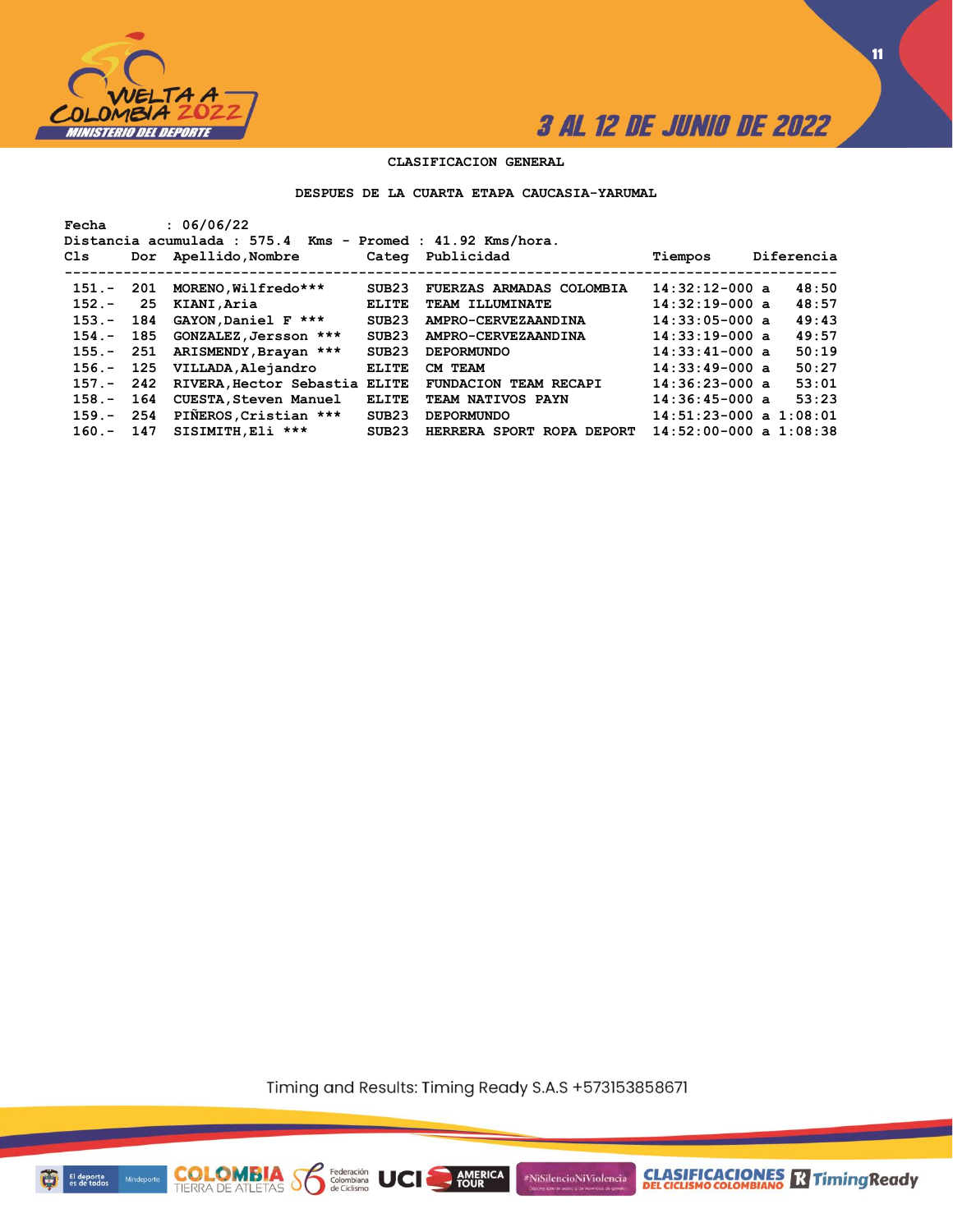

### **CLASIFICACION GENERAL SUB23**

| Cls     | Dor | Apellido, Nombre              |                   | Categ Publicidad                | Tiempos                    | Diferencia |
|---------|-----|-------------------------------|-------------------|---------------------------------|----------------------------|------------|
| 1.-     | 67  | RICO, Cristian David          | SUB <sub>23</sub> | COL TIERREA DE ATLETAS-GW       | $13:43:49-000$             |            |
| $2 -$   | 223 | MUNIZ, Jose R ***             | SUB <sub>23</sub> | <b>PETROLIKE</b>                | $13:47:18-000$ a           | 3:29       |
| $3 -$   | 176 | ROBLES, Camilo A ***          | SUB23             | TOLIMA ES PASION-L. HUILA       | $13:50:04-000$ a           | 6:15       |
| $4 -$   | 74  | PATIÑO, Edwin Alejandro SUB23 |                   | INDEPORTES BOYACA AVANZA        | $13:59:22-000$ a           | 15:33      |
| $5. -$  | 33  | PANTOJA, Cesar ***            | SUB23             | MOVISTAR-BEST PC                | 14:00:34-000 a             | 16:45      |
| $6. -$  | 97  | PIRA, Omar ***                | SUB <sub>23</sub> | <b>EBSA</b>                     | 14:00:42-000 a             | 16:53      |
| $7 -$   | 45  | CADENA, Edgar ***             | SUB <sub>23</sub> | <b>CANELS-ZEROUNO</b>           | 14:01:19-000 a             | 17:30      |
| $8 -$   | 141 | ROMERO, Carlos Andres         | SUB23             | HERRERA SPORT ROPA DEPORT       | $14:01:49-000$ a           | 18:00      |
| $9 -$   | 75  | SOSSA, Juan P ***             | SUB <sub>23</sub> | INDEPORTES BOYACA AVANZA        | 14:01:56-000 a             | 18:07      |
| $10. -$ | 87  | RENDON, Juan Tito ***         | SUB <sub>23</sub> | ORGULLO PAISA-ANTIOQUIA         | $14:02:29-000$ a           | 18:40      |
| $11. -$ | 73  | URIAN, Jose M ***             | SUB <sub>23</sub> | INDEPORTES BOYACA AVANZA        | 14:03:40-000 a             | 19:51      |
| $12 -$  | 215 | CALLEJAS, Edinson ***         | SUB <sub>23</sub> | FUND-MULTIREPUESTOSB-GOCI       | $14:05:26-000$ a           | 21:37      |
| $13 -$  | 183 | CASTILLO, Jhon ***            | SUB23             | <b>AMPRO-CERVEZAANDINA</b>      | 14:05:52-000 a             | 22:03      |
| $14. -$ | 77  | DIAGAMA, Marlon ***           | SUB23             | INDEPORTES BOYACA AVANZA        | $14:05:54-000$ a           | 22:05      |
| $15. -$ | 72  | FERNANDEZ, Oscar Hernan SUB23 |                   | INDEPORTES BOYACA AVANZA        | 14:05:54-000 a             | 22:05      |
| $16. -$ | 166 | ALONSO, John ***              | SUB <sub>23</sub> | <b>TEAM NATIVOS PAYN</b>        | 14:06:06-000 a             | 22:17      |
| $17. -$ | 151 | RODRIGUEZ, Juan ***           | SUB <sub>23</sub> | ALC LA VEGA-4WD-DELUXE          | $14:10:03-000$ a           | 26:14      |
| $18. -$ | 142 | MALDONADO, Jonnathan **       | SUB <sub>23</sub> | HERRERA SPORT ROPA DEPORT       | $14:11:50-000$ a           | 28:01      |
| $19. -$ | 232 | POSSO, Eduardo J ***          | SUB <sub>23</sub> | TEAM CARTAGENA-LICICLISMO       | $14:17:13-000$ a           | 33:24      |
| $20 -$  | 171 | QUINTERO, Edisson ***         | SUB <sub>23</sub> | TOLIMA ES PASION-L. HUILA       | $14:18:10-000$ a           | 34:21      |
| $21 -$  | 197 | MORENO, Juan J ***            | SUB23             | NECTAR IND.CUNDINAMARCA         | $14:20:20-000$ a           | 36:31      |
| $22 -$  | 181 | CASTILLO, Anuar ***           | SUB <sub>23</sub> | <b>AMPRO-CERVEZAANDINA</b>      | $14:20:37-000$ a           | 36:48      |
| $23 -$  | 202 | MARTINEZ, Rafael ***          | SUB23             | FUERZAS ARMADAS COLOMBIA        | $14:20:44-000$ a           | 36:55      |
| $24. -$ | 222 | GRANADOS, David S ***         | SUB23             | <b>PETROLIKE</b>                | $14:20:57-000$ a           | 37:08      |
| $25. -$ | 236 | GUAVITA, Cesar D ***          | SUB <sub>23</sub> | TEAM CARTAGENA-LICICLISMO       | $14:21:57-000$ a           | 38:08      |
| $26. -$ | 146 | TORRES, Camilo ***            | SUB23             | HERRERA SPORT ROPA DEPORT       | 14:21:59-000 a             | 38:10      |
| $27. -$ | 203 | JARAVA, Fernando ***          | SUB <sub>23</sub> | <b>FUERZAS ARMADAS COLOMBIA</b> | $14:22:47-000$ a           | 38:58      |
| $28 -$  | 204 | QUINTERO, Brayan ***          | SUB23             | FUERZAS ARMADAS COLOMBIA        | 14:22:56-000 a             | 39:07      |
| $29. -$ | 175 | RUBIANO, Juan S ***           | SUB <sub>23</sub> | TOLIMA ES PASION-L. HUILA       | $14:23:47-000$ a           | 39:58      |
| $30 -$  | 233 | ARZUAGA, Julio Jose           | SUB <sub>23</sub> | TEAM CARTAGENA-LICICLISMO       | $14:24:49-000$ a           | 41:00      |
| $31 -$  | 76  | UMBA, Juan Alejandro          | SUB <sub>23</sub> | INDEPORTES BOYACA AVANZA        | 14:25:04-000 a             | 41:15      |
| $32 -$  | 234 | KELLY, Santiago A ***         | SUB23             | TEAM CARTAGENA-LICICLISMO       | $14:25:04-000$ a           | 41:15      |
| $33 -$  | 167 | FORERO, Juan David            | SUB23             | TEAM NATIVOS PAYN               | 14:25:58-000 a             | 42:09      |
| $34. -$ | 182 | ORTIZ, Emmanuel               | SUB <sub>23</sub> | AMPRO-CERVEZAANDINA             | $14:26:36-000$ a           | 42:47      |
| $35. -$ | 253 | GARCIA, Edgar ***             | SUB <sub>23</sub> | <b>DEPORMUNDO</b>               | $14:26:37-000$ a           | 42:48      |
| $36. -$ | 137 | RODRIGUEZ, Brandon ***        | SUB <sub>23</sub> | CONSTRU ZEA-EL FARO ELECT       | $14:26:52-000$ a           | 43:03      |
| $37 -$  | 145 | VALBUENA, Mario ***           | SUB23             | HERRERA SPORT ROPA DEPORT       | $14:27:17-000$ a           | 43:28      |
| $38. -$ | 245 | LESMES, Jhoan Sebastian SUB23 |                   | FUNDACION TEAM RECAPI           | 14:27:35-000 a             | 43:46      |
| $39. -$ | 143 | DIAZ, Christopher ***         | SUB23             | HERRERA SPORT ROPA DEPORT       | $14:29:08-000$ a           | 45:19      |
| $40 -$  | 155 | BUSTOS, Cristian Yesid        | SUB <sub>23</sub> | ALC LA VEGA-4WD-DELUXE          | $14:29:14-000$ a           | 45:25      |
| $41. -$ | 127 | GOMEZ, Manuel ***             | SUB <sub>23</sub> | CM TEAM                         | 14:29:51-000 a             | 46:02      |
| $42 -$  | 252 | MORENO, Javier Esteban        | SUB <sub>23</sub> | <b>DEPORMUNDO</b>               | $14:30:05-000$ a           | 46:16      |
| $43.-$  | 47  | TORRES, Cristopher ***        | SUB23             | <b>CANELS-ZEROUNO</b>           | 14:31:49-000 a             | 48:00      |
| $44. -$ | 216 | BLANCO, Lukas ***             | SUB23             | FUND-MULTIREPUESTOSB-GOCI       | 14:32:02-000 a             | 48:13      |
| 45.-    | 201 | MORENO, Wilfredo***           | SUB23             | FUERZAS ARMADAS COLOMBIA        | $14:32:12-000$ a           | 48:23      |
| $46. -$ | 184 | GAYON, Daniel F ***           | SUB23             | <b>AMPRO-CERVEZAANDINA</b>      | $14:33:05-000$ a           | 49:16      |
| $47. -$ | 185 | GONZALEZ, Jersson ***         | SUB <sub>23</sub> | AMPRO-CERVEZAANDINA             | 14:33:19-000 a             | 49:30      |
| $48. -$ | 251 | ARISMENDY, Brayan ***         | SUB23             | <b>DEPORMUNDO</b>               | 14:33:41-000 a             | 49:52      |
| $49. -$ | 254 | PIÑEROS, Cristian ***         | SUB23             | <b>DEPORMUNDO</b>               | $14:51:23-000$ a $1:07:34$ |            |
| $50. -$ | 147 | SISIMITH, Eli ***             | SUB23             | HERRERA SPORT ROPA DEPORT       | $14:52:00-000$ a $1:08:11$ |            |

Timing and Results: Timing Ready S.A.S +573153858671

AMERICA

#NiSilencioNiViolencia

**COLOMBIA S6** 

Federación<br>Colombiana<br>de Ciclismo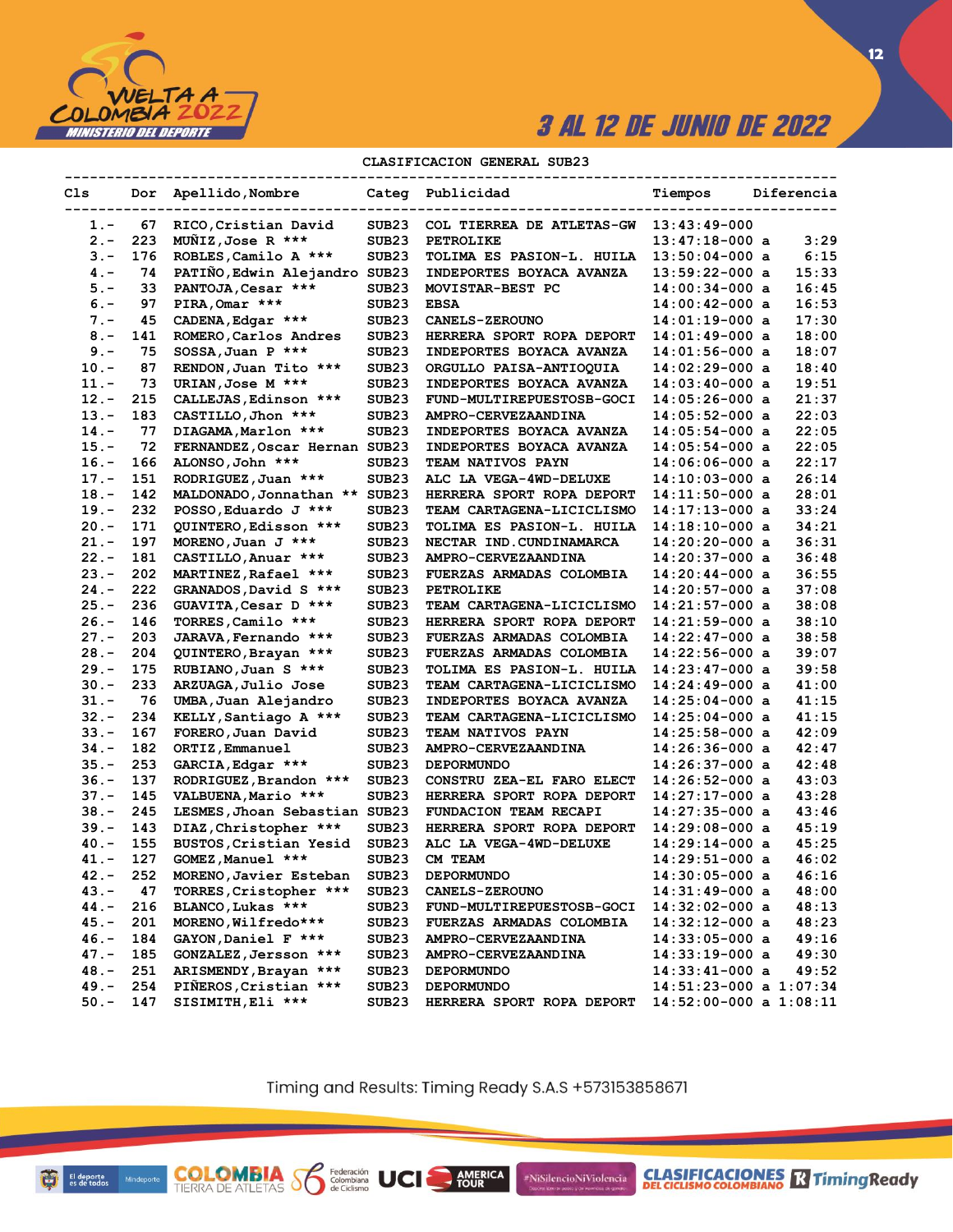

**CLASIFICACIONES** TimingReady

### **CLASIFICACIÓN GENERAL POR EQUIPOS**

| 1.- COL TIERREA DE ATLETAS-GW 41:25:54                              |                        |       |  |
|---------------------------------------------------------------------|------------------------|-------|--|
| 2.- ORGULLO PAISA-ANTIOQUIA $41:31:09$ a $5:15$                     |                        |       |  |
| 3.- EPM-SCOTT<br>4.- TEAM MEDELLIN EPM<br>41:36:22 a 10:28          |                        |       |  |
|                                                                     |                        |       |  |
|                                                                     |                        | 15:53 |  |
| 3. 122 122 222 23.<br>5. EBSA 41:41:47 a<br>6. PETROLIKE 41:44:20 a |                        | 18:26 |  |
| 7.- S.GIROS-ALC MANIZALES 41:45:44 a                                |                        | 19:50 |  |
| 8.- NECTAR IND.CUNDINAMARCA 41:52:16 a                              |                        | 26:22 |  |
| 9.- TEAM BANCO GUAYAQUIL ECU 41:54:15 a                             |                        | 28:21 |  |
| 10.- SISTECREDITO-GW 41:54:49 a                                     |                        | 28:55 |  |
| 11.- ALC LA VEGA-4WD-DELUXE $41:57:47$ a                            |                        | 31:53 |  |
| 12. - CANELS-ZEROUNO 41:58:02 a                                     |                        | 32:08 |  |
| 13.- MOVISTAR-BEST PC 42:00:31 a                                    |                        | 34:37 |  |
| 14.- INDEPORTES BOYACA AVANZA 42:04:58 a                            |                        | 39:04 |  |
| 15.- TOLIMA ES PASION-L. HUILA 42:05:53 a                           |                        | 39:59 |  |
| 16.- FUND-MULTIREPUESTOSB-GOCI $42:11:06$ a $45:12$                 |                        |       |  |
| 17.- TEAM NATIVOS PAYN 42:11:55 a 46:01                             |                        |       |  |
| 18.- TEAM CARTAGENA-LICICLISMO 42:14:34 a 48:40                     |                        |       |  |
| 19. - CM TEAM $42:14:41$ a $48:47$                                  |                        |       |  |
| 20.- TEAM ILLUMINATE $42:32:38$ a $1:06:44$                         |                        |       |  |
| 21.- HERRERA SPORT ROPA DEPORT 42:32:55 a 1:07:01                   |                        |       |  |
| 22.- CONSTRU ZEA-EL FARO ELECT 42:40:27 a 1:14:33                   |                        |       |  |
| 23.- FUERZAS ARMADAS COLOMBIA 42:44:46 a 1:18:52                    |                        |       |  |
| 24.- AMPRO-CERVEZAANDINA 42:47:17 a 1:21:23                         |                        |       |  |
| 25.- FUNDACION TEAM RECAPI 42:52:54 a 1:27:00                       |                        |       |  |
| 26. - DEPORMUNDO                                                    | $42:59:52$ a $1:33:58$ |       |  |

**COLOMBIA**<br>TIERRA DE ATLETAS **S** a Ciclismo

**CLASIFICACION GENERAL POR PUNTOS**

| $\mathbf{1}$         | 107 | CHIA, Luis Carlos             | <b>ELITE</b> | 40 Pts | 19 | 181 | CASTILLO, Anuar ***           | SUB23        | 6 Pts |
|----------------------|-----|-------------------------------|--------------|--------|----|-----|-------------------------------|--------------|-------|
| $\mathbf{2}^{\circ}$ | 65  | SOTO Nelson Andres            | <b>ELITE</b> | 30 Pts | 20 | 112 | BUSTAMANTE, Adrian Cami ELITE |              | 5 Pts |
|                      | 64  | QUIROZ, Oscar Adalberto ELITE |              | 29 Pts | 21 | 74  | PATINO, Edwin Alejandro SUB23 |              | 5 Pts |
| 4                    | 224 | PARRA, Jordan Arley           | <b>ELITE</b> | 24 Pts | 22 | 45  | CADENA, Edgar ***             | SUB23        | 5 Pts |
| 5.                   | 83  | COLON, Johan Antonio          | <b>ELITE</b> | 22 Pts | 23 | 15  | SANCHEZ, Brayan Stiven        | <b>ELITE</b> | 5 Pts |
| 6                    | 123 | ANGARITA, Marvin Orland ELITE |              | 18 Pts | 24 | 194 | RUEDA, Nestor Javier          | <b>ELITE</b> | 5 Pts |
| 7                    | 76  | UMBA, Juan Alejandro          | SUB23        | 16 Pts | 25 | 106 | SUAZA, Bernando Albeiro ELITE |              | 4 Pts |
| 8                    | 16  | REYES, Aldemar                | ELITE        | 15 Pts | 26 | 43  | PRADO, Ignacio De Jesus ELITE |              | 4 Pts |
| 9                    | 67  | RICO, Cristian David          | SUB23        | 12 Pts | 27 | 237 | OUICENO.Luis Hernan           | <b>ELITE</b> | 3 Pts |
| 10                   | 56  | BOHORQUEZ, Hernando           | ELITE        | 12 Pts | 28 | 115 | MARTINEZ, Juan Esteban        | <b>ELITE</b> | 3 Pts |
| 11                   | 164 | CUESTA, Steven Manuel         | <b>ELITE</b> | 12 Pts | 29 | 84  | OSORIO, Juan Felipe           | <b>ELITE</b> | 2 Pts |
| 12                   | 191 | SIERRA, Yecid Arturo          | <b>ELITE</b> | 10 Pts | 30 | 5   | GUTIERREZ, Carlos Alber ELITE |              | 2 Pts |
| 13                   | 54  | OCHOA, Diego Antonio          | <b>ELITE</b> | 10 Pts | 31 | 227 | ALVAREZ, Miquel Luis          | <b>ELITE</b> | 2 Pts |
| 14                   | 223 | MUNIZ, Jose R ***             | SUB23        | 8 Pts  | 32 | 135 | CIFUENTES, Fabian Stive ELITE |              | 2 Pts |
| 15                   | 94  | ACOSTA, Ruben Dario           | <b>ELITE</b> | 7 Pts  | 33 | 3   | HARO, Steven Wilson           | <b>ELITE</b> | 1 Pts |
| 16                   | 14  | OYOLA, Robigzon Leandro ELITE |              | 6 Pts  | 34 | 95  | EUGENIO, Yonathan Mique ELITE |              | 1 Pts |
| 17                   | 85  | SUESCA Marco Tulio            | <b>ELITE</b> | 6 Pts  | 35 | 243 | HERRERA, Stiven Alexand ELITE |              | 1 Pts |
| 18                   | 117 | SAMUDIO, Carlos Ariel         | <b>ELITE</b> | 6 Pts  |    |     |                               |              |       |

Timing and Results: Timing Ready S.A.S +573153858671

**AMERICA** 

UCI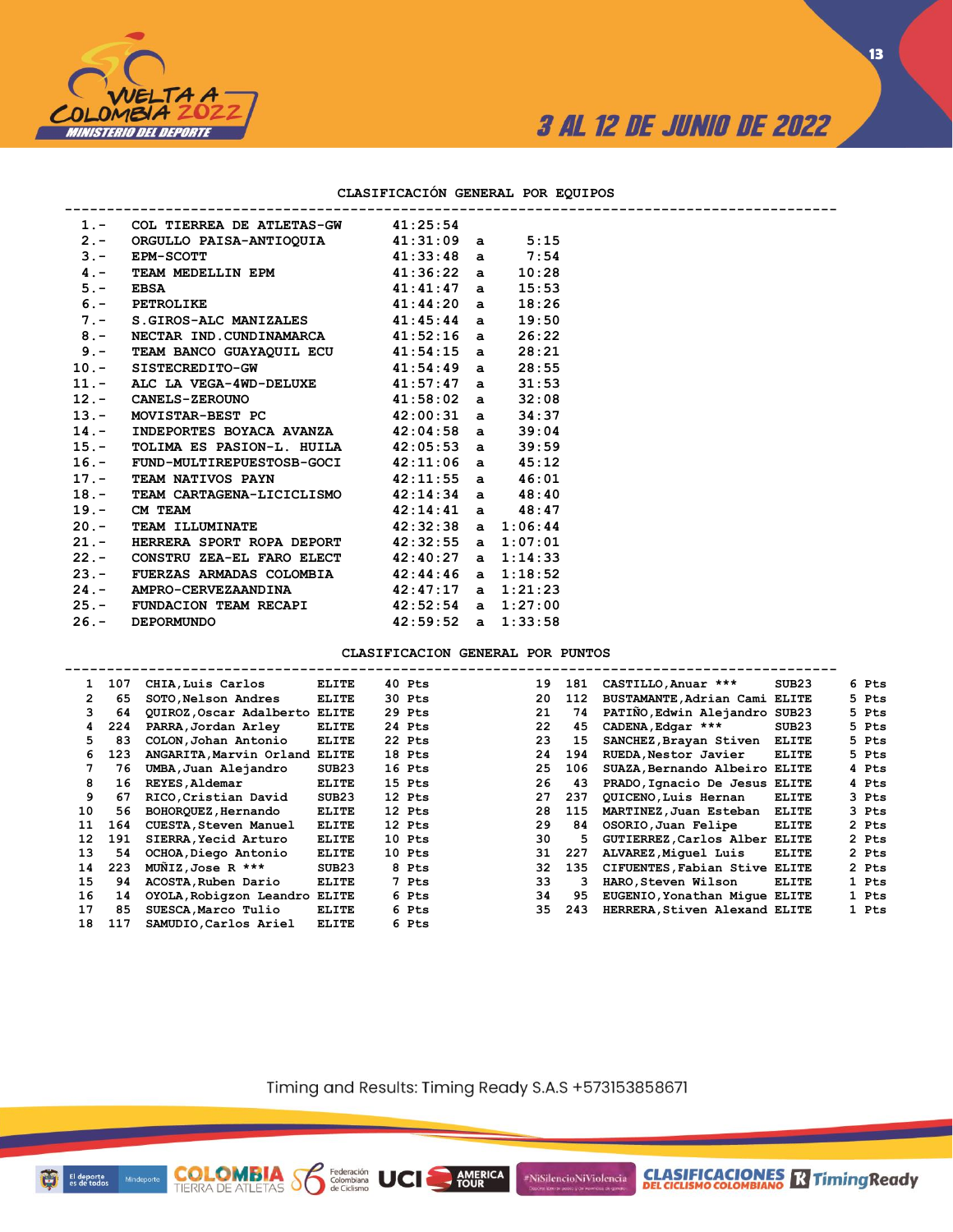

**14**

#### **CLASIFICACION GENERAL DE LA MONTAÑA**

| SIERRA, Yecid Arturo<br>23 Pts<br>ELITE<br>191<br>RICO, Cristian David<br>SUB23<br>20 Pts<br>2<br>67<br>SUESCA, Marco Tulio<br><b>ELITE</b><br>14 Pts<br>3<br>85<br>QUIROZ, Oscar Adalberto ELITE<br>8 Pts<br>4<br>64<br>14 OYOLA, Robigzon Leandro ELITE<br>5<br>8 Pts<br>BOHORQUEZ, Hernando<br>6 Pts<br>6<br><b>ELITE</b><br>56.<br>7<br>ACOSTA, Ruben Dario<br><b>ELITE</b><br>2 Pts<br>94<br>JULAJUJ, Elex Rony<br>1 Pts<br>ELITE<br>8<br>156 |  |  |  |  |
|----------------------------------------------------------------------------------------------------------------------------------------------------------------------------------------------------------------------------------------------------------------------------------------------------------------------------------------------------------------------------------------------------------------------------------------------------|--|--|--|--|
|                                                                                                                                                                                                                                                                                                                                                                                                                                                    |  |  |  |  |
|                                                                                                                                                                                                                                                                                                                                                                                                                                                    |  |  |  |  |
|                                                                                                                                                                                                                                                                                                                                                                                                                                                    |  |  |  |  |
|                                                                                                                                                                                                                                                                                                                                                                                                                                                    |  |  |  |  |
|                                                                                                                                                                                                                                                                                                                                                                                                                                                    |  |  |  |  |
|                                                                                                                                                                                                                                                                                                                                                                                                                                                    |  |  |  |  |
|                                                                                                                                                                                                                                                                                                                                                                                                                                                    |  |  |  |  |
|                                                                                                                                                                                                                                                                                                                                                                                                                                                    |  |  |  |  |

#### **CLASIFICACION GENERAL DE METAS VOLANTES**

| $\mathbf{1}$         | 117 | SAMUDIO, Carlos Ariel         | ELITE        |  | 6 Pts |
|----------------------|-----|-------------------------------|--------------|--|-------|
| $\mathbf{2}^{\circ}$ | 164 | <b>CUESTA, Steven Manuel</b>  | <b>ELITE</b> |  | 6 Pts |
| 3                    | 224 | PARRA, Jordan Arley           | <b>ELITE</b> |  | 6 Pts |
| 4                    | 181 | CASTILLO, Anuar ***           | SUB23        |  | 6 Pts |
| 5                    | 45  | CADENA, Edgar ***             | SUB23        |  | 5 Pts |
| 6                    | 65  | SOTO, Nelson Andres           | <b>ELITE</b> |  | 5 Pts |
| 7                    | 194 | RUEDA, Nestor Javier          | ELITE        |  | 5 Pts |
| 8                    | 223 | MUNIZ, Jose R ***             | SUB23        |  | 5 Pts |
| 9                    | 237 | QUICENO, Luis Hernan ELITE    |              |  | 3 Pts |
| 10                   | 64  | QUIROZ, Oscar Adalberto ELITE |              |  | 2 Pts |
| 11                   | 16  | REYES, Aldemar                | <b>ELITE</b> |  | 2 Pts |
| 12                   | 135 | CIFUENTES, Fabian Stive ELITE |              |  | 2 Pts |
| 13                   | 43  | PRADO, Ignacio De Jesus ELITE |              |  | 2 Pts |
| 14                   | 227 | ALVAREZ, Miquel Luis ELITE    |              |  | 2 Pts |
| 15                   | 123 | ANGARITA, Marvin Orland ELITE |              |  | 2 Pts |
| 16                   | 14  | OYOLA, Robigzon Leandro ELITE |              |  | 1 Pts |
| 17                   | 3   | HARO, Steven Wilson           | <b>ELITE</b> |  | 1 Pts |
| 18                   | 95  | EUGENIO, Yonathan Mique ELITE |              |  | 1 Pts |
| 19                   | 243 | HERRERA, Stiven Alexand ELITE |              |  | 1 Pts |

**COLOMBIA Seleración** UCI

Timing and Results: Timing Ready S.A.S +573153858671

AMERICA

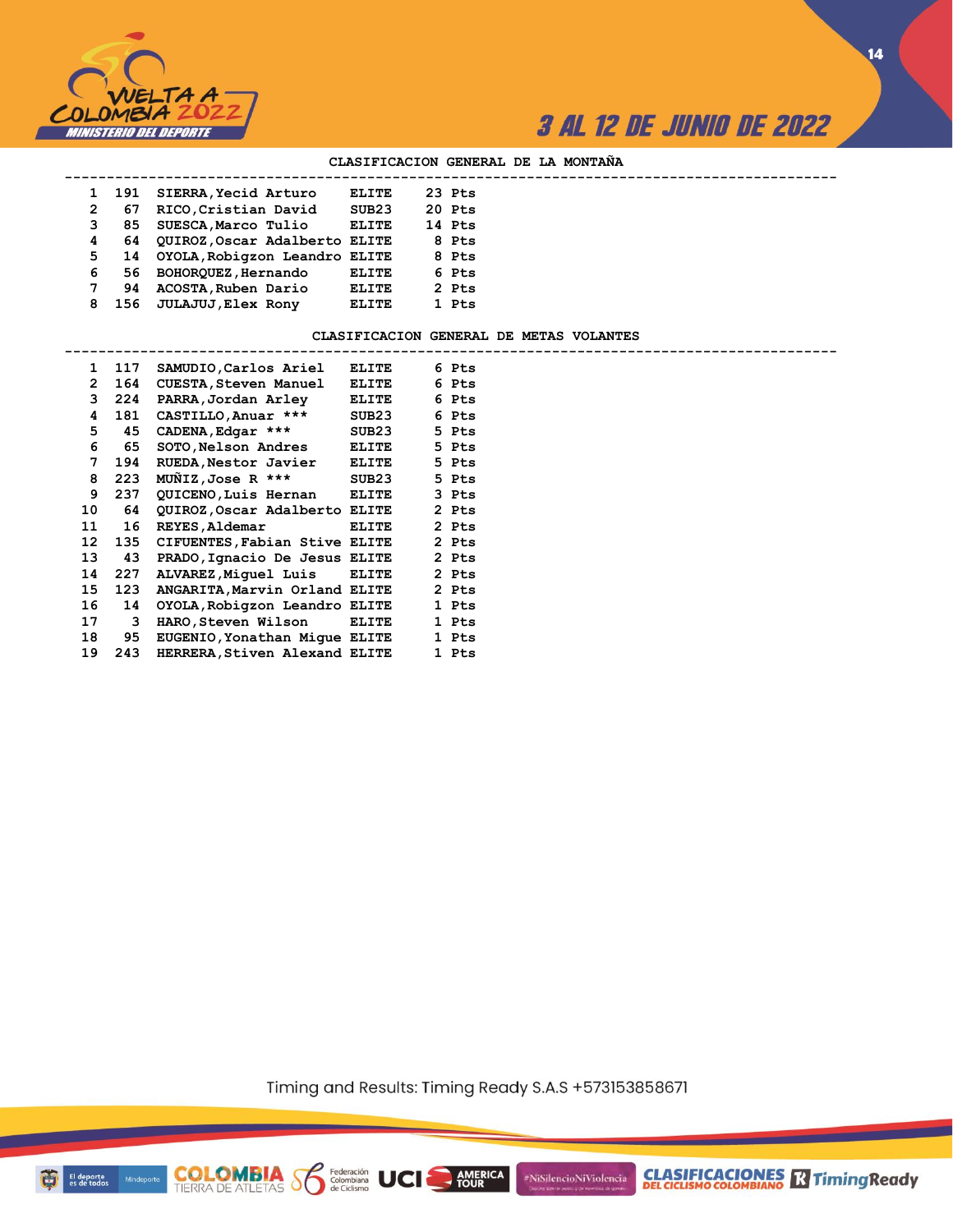



#### **ORDEN DE VEHICULOS PARA LA QUINTA ETAPA**

 **1 .- COL TIERREA DE ATLETAS-GW**

**--------------------------------------------------------------------------------------------**

- **2 .- NECTAR IND.CUNDINAMARCA**
- **3 .- EPM-SCOTT**
- **4 .- EBSA**
- **5 .- TEAM MEDELLIN EPM**
- **6 .- S.GIROS-ALC MANIZALES**
- **7 .- PETROLIKE**
- **8 .- ORGULLO PAISA-ANTIOQUIA**
- **9 .- TOLIMA ES PASION-L. HUILA**
- **10 .- ALC LA VEGA-4WD-DELUXE**
- **11 .- TEAM CARTAGENA-LICICLISMO**
- **12 .- TEAM BANCO GUAYAQUIL ECU**
- **13 .- SISTECREDITO-GW**
- **14 .- CANELS-ZEROUNO**
- **15 .- MOVISTAR-BEST PC**
- **16 .- INDEPORTES BOYACA AVANZA**
- **17 .- TEAM NATIVOS PAYN**
- **18 .- HERRERA SPORT ROPA DEPORT**
- **19 .- CM TEAM**
- **20 .- FUERZAS ARMADAS COLOMBIA**
- **21 .- FUND-MULTIREPUESTOSB-GOCI**
- **22 .- AMPRO-CERVEZAANDINA**
- **23 .- TEAM ILLUMINATE**
- **24 .- CONSTRU ZEA-EL FARO ELECT**
- **25 .- DEPORMUNDO**
- **26 .- FUNDACION TEAM RECAPI**

Timing and Results: Timing Ready S.A.S +573153858671

**AMERICA** 

#NiSilencioNiViolencia

**COLOMBIA Solutions UCI** 

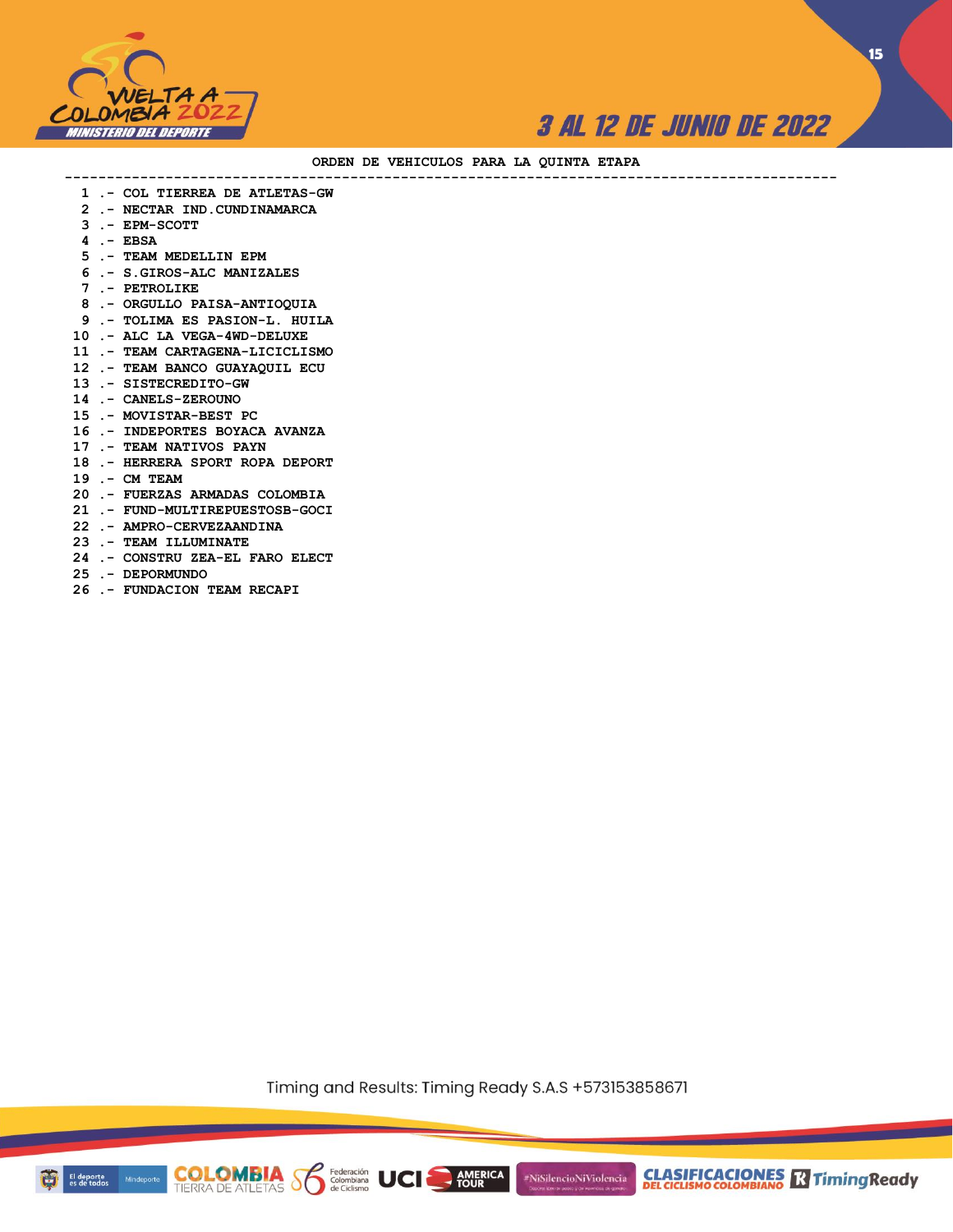



### **BOLETIN JURADO DE COMISARIOS COMUNICADO 04**

# **CUARTA ETAPA CAUCASIA – TARAZA – PTO VALDIVIA – VALDIVIA – ALTO DE VENTANAS – YARUMAL 158.4 KM LUNES 6 DE JUNIO DE 2022**

**NO PARTIO/DNS: EL CORREDOR 217 RETIROS/DNF: LOS CORREDORES No 35 – 124 - 134 - 34**

**FUERA DE LIMITE/OVL:**

**Km 136.1 ALTO VENTANAS: LOS CORREDORES No 131-172-186-235-244** 

**SE RECUERDA A LOS DIRECTORES DEPORTIVOS EL PROCEDIMIENTO PARA LAS ZONAS DE ABASTECIMIENTO PIE EN TIERRA:** 

- **LOS VEHICULOS DE APOYO DEBEN PARTIR 10 MINUTOS ANTES DE LA SALIDA OFICIAL Y SOLO SE PUEDEN INSTALAR EN LA ZONA SEÑALADA EN LA GUIA TECNICA.**
- **LOS VEHICULOS DE APOYO NO ESTAN AUTORIZADOS PARA ASISTIR CORREDORES FUERA DE ESTA ZONA.**

### **LIMITE DE CLASIFICACION EN PUNTO INTERMEDIO ETAPA 5:**

**ALTO DE LA SIERRA KM 133 – CORTE A 30 MIN.** 

**FDO JURADO DE COMISARIOS**

Timing and Results: Timing Ready S.A.S +573153858671

**AMERICA**<br>TOUR

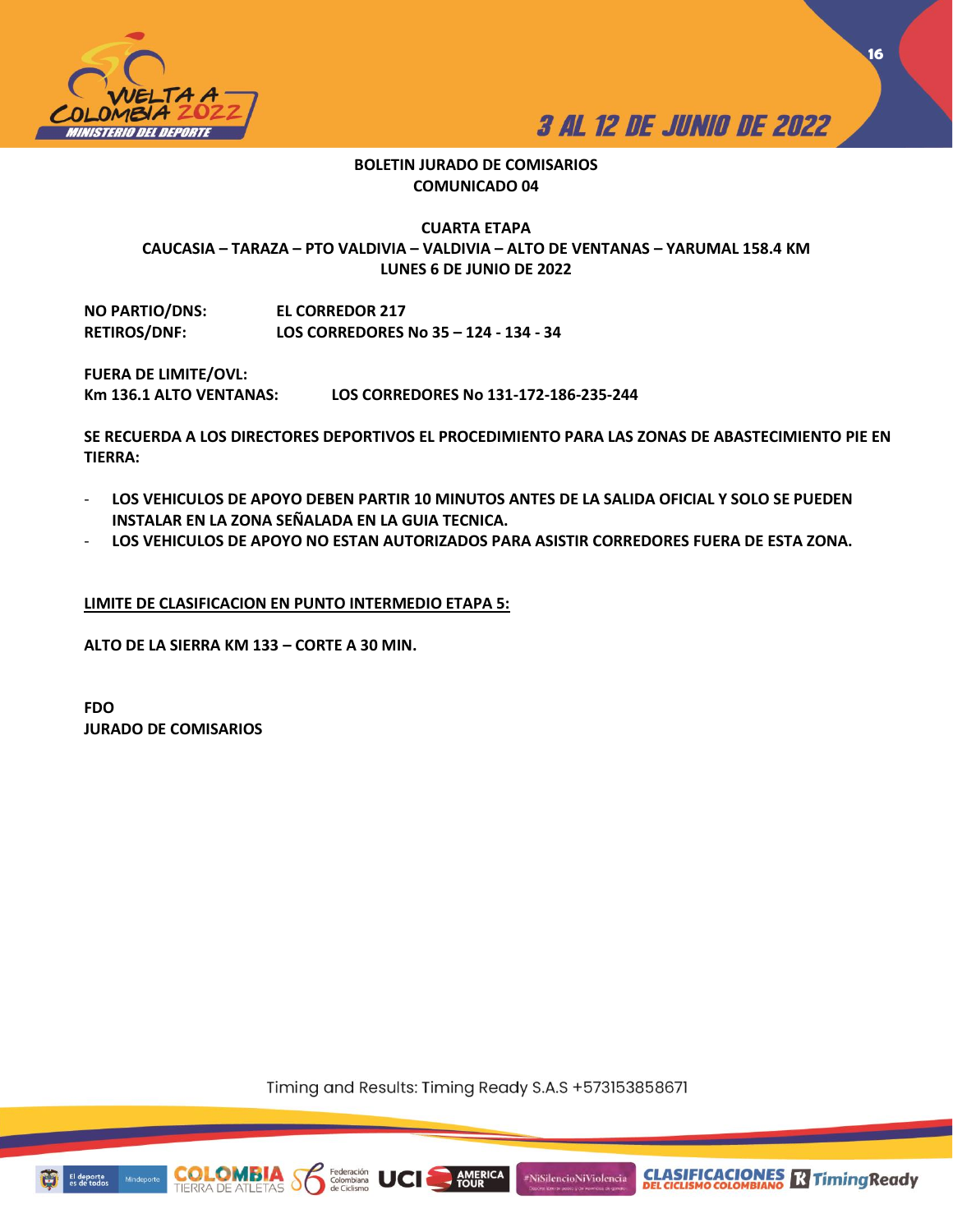



### **QUINTA ETAPA**

**YARUMAL – LLANOS – DON MATIAS – BELLO – GUARNE – RIONEGRO – LA CEJA – LA UNION 189.1 KM**

|  | <b>MARTES 7 DE JUNIO DE 2022</b> |  |
|--|----------------------------------|--|
|  |                                  |  |

| <b>HORA DE SALIDA:</b>         | 8:00 AM                                                                      |
|--------------------------------|------------------------------------------------------------------------------|
| SITIO DE SALIDA:               | <b>PARQUE DE YARUMAL</b>                                                     |
| SITIO DE LLEGADA:              | <b>CALLE 10 PARQUE LA UNION</b>                                              |
| <b>SPRINTS ESPECIALES:</b>     | 1. EL DORADO – SANTA ROSA DE OSOS KM 47                                      |
|                                | 2. VEREDA LA PALMA – PRS 19-2510 KM 96                                       |
|                                | 3. VEREDA LAS LAJAS - AUTOPISTA KM 153.4                                     |
| <b>PREMIOS DE MONTAÑA:</b>     | 1. ALTO PROMOVENTA DE 2DA CATEGORIA KM 16.6                                  |
|                                | 2. ALTO LA SIERRA – LA NEGRA DE 1RA CATEGORIA KM 133                         |
|                                | 3. ALTO LA UNION – RESTAURANTE DE 2DA CATEGORIA KM 184.2                     |
| <b>CONTROL MEDICO:</b>         | SE AVISARÁ OPORTUNAMENTE                                                     |
| LIMITE DE CLASIFICACION:       | 17%                                                                          |
| <b>ZONA DESCARTE DESECHOS:</b> | 1. 200 MTS ANTES Y DESPUES DE LA ZONA PIE EN TIERRA DEL KM 73.1 EL ALTICO    |
|                                | 2. 200 MTS DESPUES DEL SPRINT VEREDA LA PALMA KM 96                          |
|                                | 3. 200 MTS ANTES Y DESPUES DE LA 2DA ZONA PIE EN TIERRA ALTO DE LA SIERRA KM |
|                                | 133.2                                                                        |
|                                | 4. 200 MTS ANTES DEL ALTO DE LA UNION KM 184                                 |
|                                | ZONA DE ABASTECIMIENTO: PIE EN TIERRA: 1. EL ALTICO KM 73.1 POR 1 KM         |
|                                | 2. 1 KM ANTES DEL PREMIO DE MONTAÑA ALTO DE LA SIERRA KM 132<br>POR 1 KM     |
|                                |                                                                              |

**NOTA: ENVIO DE RESULTADOS EN DIGITAL, UNA VEZ ENTREGADO EL INFORME DE LOS COMISARIOS DESPUES DE LA ETAPA.** 

**ENTREGA DE LOS RESULTADOS EN FISICO, UNA HORA ANTES DE LA SALIDA DE LA QUINTA ETAPA, EN EL SITIO DONDE SE ENTREGARÁN LOS NUMEROS DE LOS VEHICULOS.** 

Timing and Results: Timing Ready S.A.S +573153858671

AMERICA

#NiSilencioNiViolencia

Federación<br>Colombiana



COI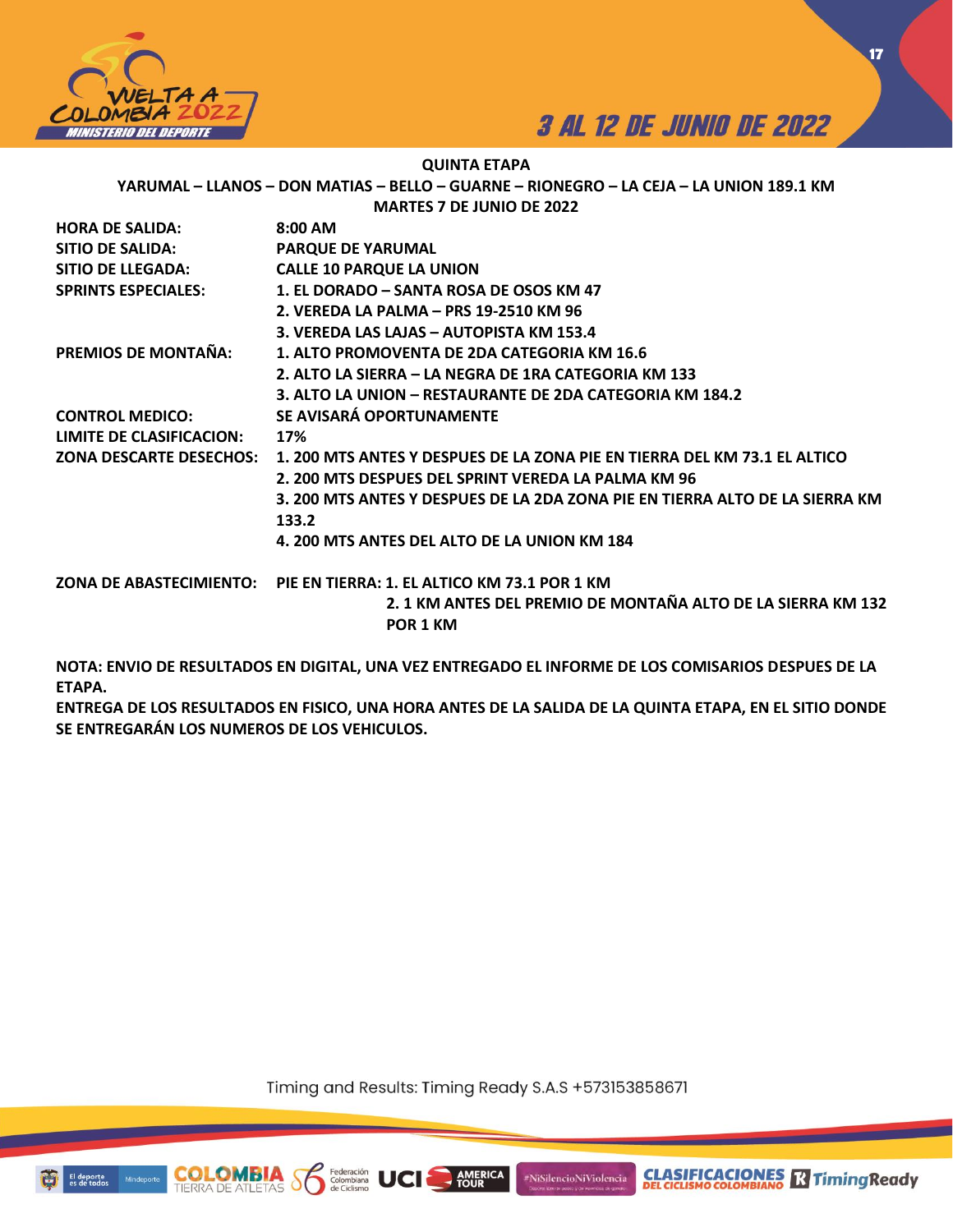

### **ALTIMETRIA DE LA QUINTA ETAPA**



### **BOLETIN DE DIRECCION**

#### **CAMISETA LIDER PORTADOR ETAPA AGENCIA NACIONAL DE SEGURIDAD VIAL OSCAR QUIROZ COLOMBIA TIERRA DE ATLETAS HERNANDO BOHORQUEZ EPM-SCOTT SPRINTS ESPECIALES SURA CARLOS ZAMUDIO SISTECREDITO CARLOS ZAMUDIO SISTECREDITO PREMIOS DE MONTAÑA CERVEZA ANDINA YESID SIERRA NECTAR-IND CUNDINAMARCA YESID SIERRA NECTAR-IND CUNDINAMARCA LIDER SUB23 MANZANA POSTOBON CRISTIAN DAVID RICO COLOMBIA TIERRA DE ATLETAS CRISTIAN DAVID RICO COLOMBIA TIERRA DE ATLETAS LIDER PUNTOS MACPOLLO LUIS CARLOS CHIA SUPERGIROS LUIS CARLOS CHIA SUPERGIROS LIDER GENERAL MINISTERIO DEL DEPORTE OSCAR QUIROZ COLOMBIA TIERRA DE ATLETAS OSCAR QUIROZ COLOMBIA TIERRA DE ATLETAS**

### **CUADRO DE PORTADORES DE CAMISETAS**

**FDO**

**JORGE MAURICIO VARGAS CARREÑO ARMANDO MORELO PEÑA JOSE ANGEL CALDERON DIRECTOR GENERAL SUB-DIRECTOR GENERAL CRONOMETRAJE Y RESULTADOS (TIMING READY)**

**COLOMBIA**<br>TIERRA DE ATLETAS

**CLASIFICACIONES M**Timing Ready

Timing and Results: Timing Ready S.A.S +573153858671

**AMERICA** 

#NiSilencioNiViolencia

Federación<br>Colombiana<br>de Ciclismo

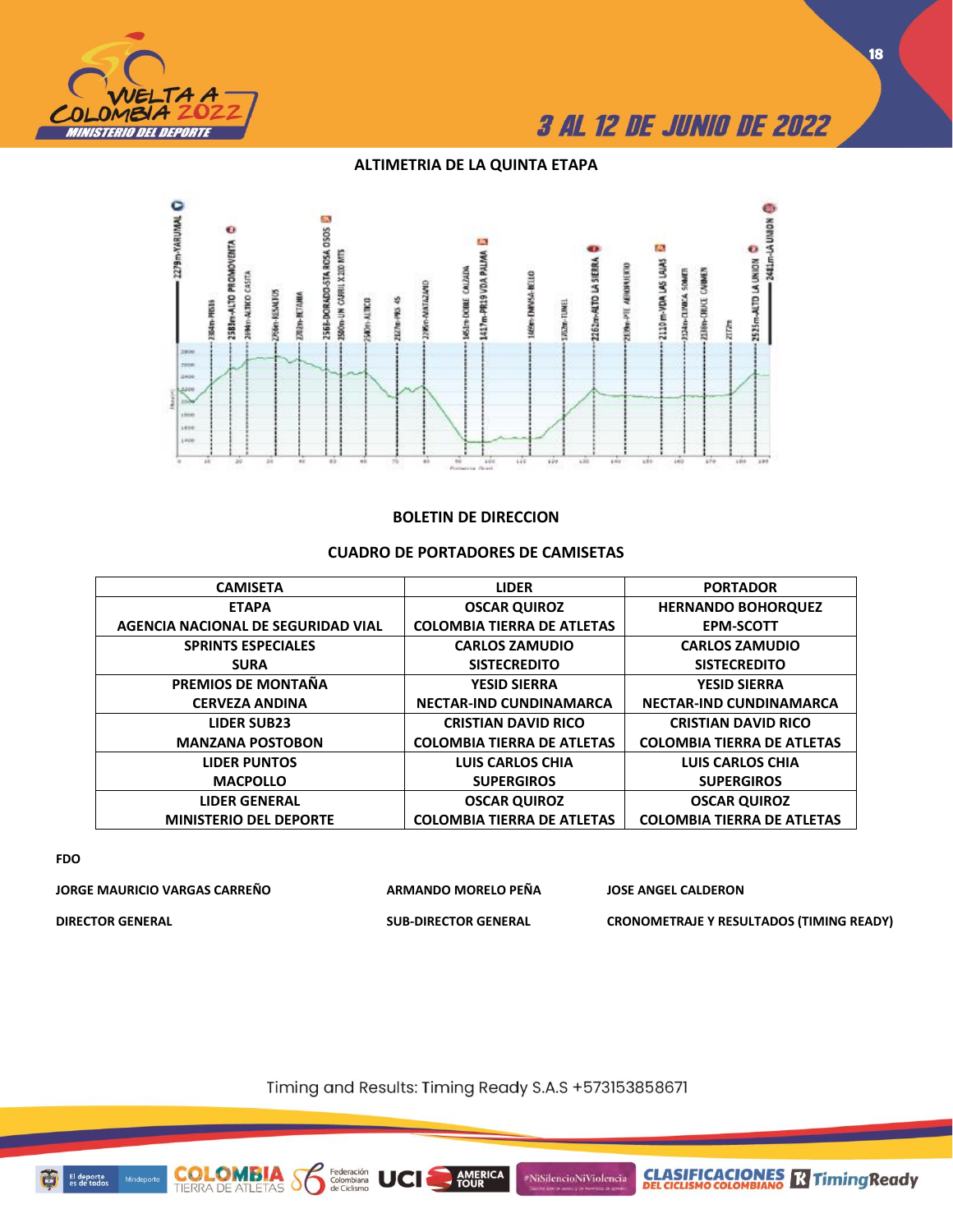



## ORDEN Y HORARIO DE PRESENTACION DE EQUIPOS

### SALIDA QUINTA ETAPA

| ORDEN        | <b>EQUIPO</b>                | <b>HORA</b> |
|--------------|------------------------------|-------------|
| 1            | <b>DEPORMUNDO</b>            | 7:00:00     |
| $\mathbf{2}$ | <b>FUNDACION TEAM RECAPI</b> | 7:02:00     |
| 3            | AMPRO-CERVEZAANDINA          | 7:04:00     |
| 4            | FUERZAS ARMADAS COLOMBIA     | 7:06:00     |
| 5            | CONSTRU ZEA-EL FARO ELECT    | 7:08:00     |
| 6            | HERRERA SPORT ROPA DEPORT    | 7:10:00     |
| 7            | <b>TEAM ILLUMINATE</b>       | 7:12:00     |
| 8            | CM TEAM                      | 7:14:00     |
| 9            | TEAM CARTAGENA-LICICLISMO    | 7:16:00     |
| 10           | <b>TEAM NATIVOS PAYN</b>     | 7:18:00     |
| 11           | FUND-MULTIREPUESTOSB-GOCI    | 7:20:00     |
| 12           | TOLIMA ES PASION-L. HUILA    | 7:22:00     |
| 13           | INDEPORTES BOYACA AVANZA     | 7:24:00     |
| 14           | <b>MOVISTAR-BEST PC</b>      | 7:26:00     |
| 15           | CANELS-ZEROUNO               | 7:28:00     |
| 16           | ALC LA VEGA-4WD-DELUXE       | 7:30:00     |
| 17           | SISTECREDITO-GW              | 7:32:00     |
| 18           | TEAM BANCO GUAYAQUIL ECU     | 7:34:00     |
| 19           | NECTAR IND.CUNDINAMARCA      | 7:36:00     |
| 20           | <b>S.GIROS-ALC MANIZALES</b> | 7:38:00     |
| 21           | <b>PETROLIKE</b>             | 7:40:00     |
| 22           | <b>EBSA</b>                  | 7:42:00     |
| 23           | <b>TEAM MEDELLIN EPM</b>     | 7:44:00     |
| 24           | EPM-SCOTT                    | 7:46:00     |
| 25           | ORGULLO PAISA-ANTIOQUIA      | 7:48:00     |
| 26           | COL TIERREA DE ATLETAS-GW    | 7:50:00     |

Timing and Results: Timing Ready S.A.S +573153858671

AMERICA

#NiSilencioNiViolencia

Federación<br>Colombiana<br>de Ciclismo

**UCI** 

**COLOMBIA S** 

**CLASIFICACIONES Relationship Ready**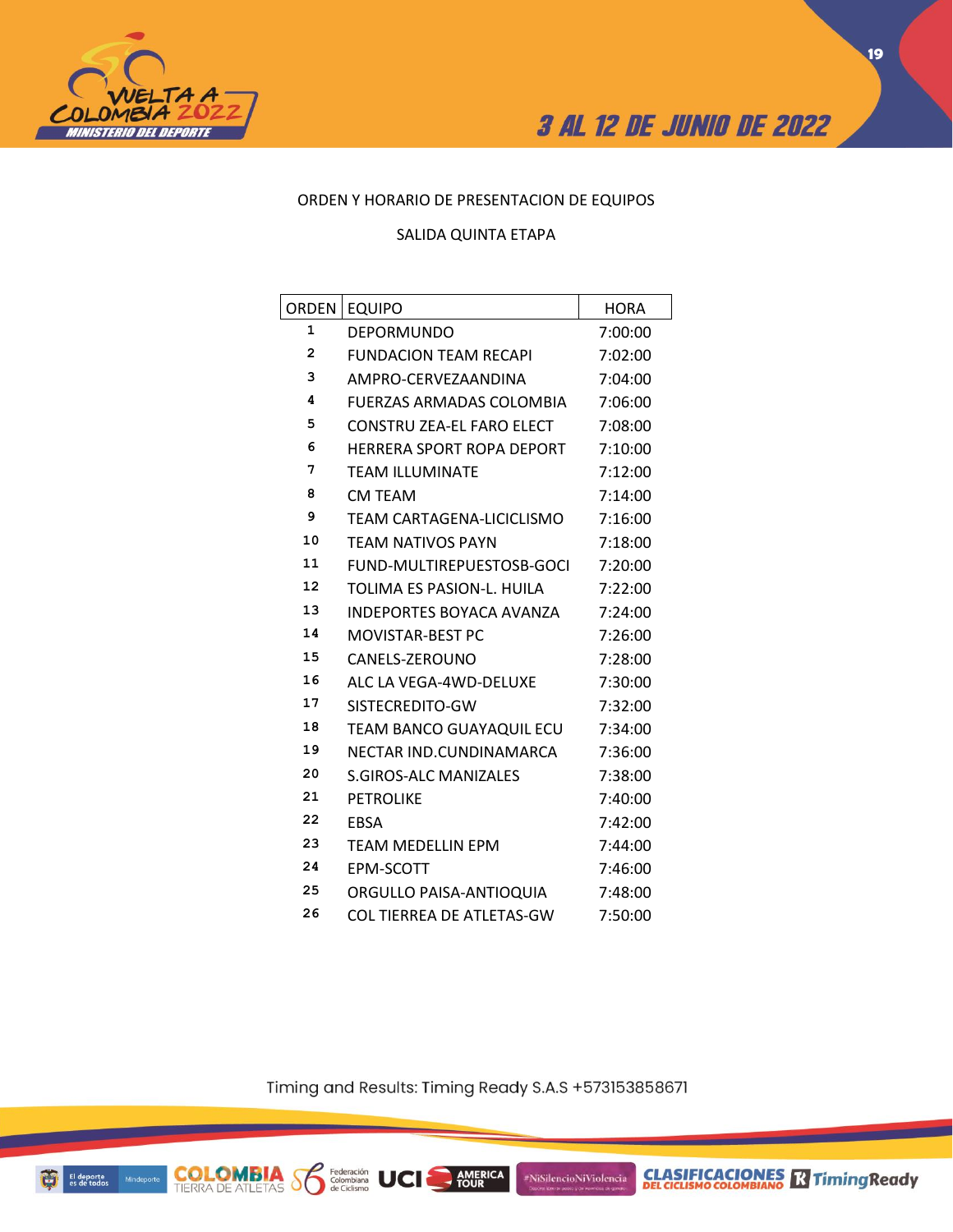

### **CLASIFICACION GENERAL ORDENADA POR DORSAL DESPUES DE LA CUARTA ETAPA**

|                | Dor Cls Apellido, Nombre                                 | С<br>----- | Publicidad                                    | Tiempos ¦                                          |  | Dor Cls Apellido, Nombre<br>----------------------                                 | С | Publicidad<br>------------                    | Tiempos                               |
|----------------|----------------------------------------------------------|------------|-----------------------------------------------|----------------------------------------------------|--|------------------------------------------------------------------------------------|---|-----------------------------------------------|---------------------------------------|
|                | 55 HERNANDEZ, Jose Tit E                                 |            | TEAM BANCO GUAYAO                             | 19:24 m                                            |  | 123 110 ANGARITA, Marvin Or E                                                      |   | CM TEAM                                       | 32:38 m                               |
| $\overline{2}$ | 34 CHALAPUD, Robinson E                                  |            | TEAM BANCO GUAYAQ                             |                                                    |  | 14:57 m   125 156 VILLADA, Alejandro E                                             |   | CM TEAM                                       | $50:27$ m                             |
| з              | 43 HARO, Steven Wilson E                                 |            | TEAM BANCO GUAYAQ                             |                                                    |  | 18:01 m   126 68 OSORIO, Edison Este E                                             |   | CM TEAM                                       | $21:14$ m                             |
| 4              | 92 HUERA, Richard Rola E                                 |            | TEAM BANCO GUAYAQ                             |                                                    |  | 27:53 m   127 146 GOMEZ,Manuel ***                                                 | s | CM TEAM                                       | $46:29$ m                             |
| 5              | 59 GUTIERREZ, Carlos A E                                 |            | TEAM BANCO GUAYAQ                             |                                                    |  | 19:28 m   132 115 VARGAS, Jhon Jairo                                               | Е | CONSTRU ZEA-EL FA                             | $35:49$ m                             |
| 6<br>7         | 75 QUINTEROS, Alexis B E<br>15 TORO, Alexander           | Е          | TEAM BANCO GUAYAQ<br><b>TEAM BANCO GUAYAQ</b> |                                                    |  | 22:50 m   133 142 RODRIGUEZ, Wilmer D E<br>11:10 m   135 124 CIFUENTES, Fabian S E |   | CONSTRU ZEA-EL FA<br>CONSTRU ZEA-EL FA        | $44:50$ m<br>$39:01 \text{ m}$        |
| 11             | 32 SEVILLA, Oscar Migu E                                 |            | TEAM MEDELLIN EPM                             |                                                    |  | $14:57 \text{ m}$   136 84 CRUZ, Juan Carlos                                       | Е | CONSTRU ZEA-EL FA                             | 23:56 m                               |
| 12             | 30 DUARTE, Fabio Andre E                                 |            | TEAM MEDELLIN EPM                             |                                                    |  | 14:57 m   137 138 RODRIGUEZ, Brandon                                               | s | CONSTRU ZEA-EL FA                             | 43:30 m                               |
| 13             | 17 OCAMPO, Victor Alej E                                 |            | TEAM MEDELLIN EPM                             | $12:39 \text{ m }   141$                           |  | 49 ROMERO, Carlos Andr S                                                           |   | HERRERA SPORT ROP                             | $18:27$ m                             |
| 14             | 6 OYOLA, Robigzon Lea E                                  |            | TEAM MEDELLIN EPM                             |                                                    |  | 2:16 m   142 94 MALDONADO, Jonnatha S                                              |   | HERRERA SPORT ROP                             | $28:28$ m                             |
| 15             | 85 SANCHEZ, Brayan Sti E                                 |            | TEAM MEDELLIN EPM                             |                                                    |  | 24:06 m   143 144 DIAZ, Christopher * S                                            |   | HERRERA SPORT ROP                             | $45:46$ m                             |
| 16<br>17       | 21 REYES, Aldemar                                        | Е          | TEAM MEDELLIN EPM                             |                                                    |  | 14:54 m   144 147 SIERRA, Brian Santi E<br>15:03 m   145 140 VALBUENA, Mario *** S |   | HERRERA SPORT ROP<br>HERRERA SPORT ROP        | $46:41 \text{ m}$                     |
| 21             | 36 JAMAICA, Javier Ern E<br>77 TORRES, Rodolfo And E     |            | TEAM MEDELLIN EPM<br><b>TEAM ILLUMINATE</b>   |                                                    |  | 23:56 m   146 123 TORRES, Camilo ***                                               | s | HERRERA SPORT ROP                             | 43:55 m<br>$38:37 \; m$               |
|                | 22 105 SARMIENTO, Johnatan E                             |            | TEAM ILLUMINATE                               |                                                    |  | 32:19 m   147 160 SISIMITH, Eli ***                                                | s | HERRERA SPORT ROP                             | $1:08:38$ h                           |
|                | 23 108 CASTIBLANCO, Jorge                                | Е          | <b>TEAM ILLUMINATE</b>                        |                                                    |  | 32:19 m   151 89 RODRIGUEZ, Juan *** S                                             |   | ALC LA VEGA-4WD-D                             | $26:41 \text{ m}$                     |
|                | 24 128 SCHAUB, Sebastian                                 | Е          | TEAM ILLUMINATE                               |                                                    |  | 40:09 m   152 104 LOPEZ, Luis                                                      | Е | ALC LA VEGA-4WD-D                             | $32:17$ m                             |
|                | 25 152 KIANI,Aria                                        | Е          | TEAM ILLUMINATE                               |                                                    |  | 48:57 m   153 101 MUNOZ, Jonatrhan St E                                            |   | ALC LA VEGA-4WD-D                             | $31:24$ m                             |
|                | 26 121 KELLER, John                                      | Е          | TEAM ILLUMINATE                               | $38:00 \text{ m}$   154                            |  | 19 CANASTUJ, Jose Davi E                                                           |   | ALC LA VEGA-4WD-D                             | $13:10$ m                             |
| 31             | 63 URBANO, Jerson Rube E                                 |            | MOVISTAR-BEST PC                              |                                                    |  | 19:28 m   155 145 BUSTOS, Cristian Ye S                                            |   | ALC LA VEGA-4WD-D                             | $45:52 \; m$                          |
| 32<br>33       | 37 MONTENEGRO, Santiag E<br>40 PANTOJA, Cesar ***        | s          | MOVISTAR-BEST PC<br>MOVISTAR-BEST PC          | $15:23 \text{ m}$   156<br>$17:12 \text{ m}$   161 |  | 13 JULAJUJ, Elex Rony E<br>45 BOBADILLA, Duban Ca E                                |   | ALC LA VEGA-4WD-D<br><b>TEAM NATIVOS PAYN</b> | $7:50 \text{ m}$<br>$18:02 \text{ m}$ |
| 36             | 98 CAICEDO, Pablo                                        | Е          | MOVISTAR-BEST PC                              |                                                    |  | 29:40 m   162 100 BORDA, Brayan Yesid E                                            |   | <b>TEAM NATIVOS PAYN</b>                      | $30:51 \; m$                          |
| 41             | 28 PARRA, Heiner Rodri E                                 |            | <b>CANELS-ZEROUNO</b>                         |                                                    |  | 14:57 m   163 139 APARICIO, Jair Anto E                                            |   | <b>TEAM NATIVOS PAYN</b>                      | 43:44 m                               |
| 42             | 82 SANTOS, Efren                                         | Е          | <b>CANELS-ZEROUNO</b>                         |                                                    |  | 23:56 m   164 158 CUESTA, Steven Manu E                                            |   | <b>TEAM NATIVOS PAYN</b>                      | 53:23 m                               |
|                | 43 125 PRADO, Ignacio De J E                             |            | <b>CANELS-ZEROUNO</b>                         | $39:07 \text{ m}$   165                            |  | 87 SANCHEZ, Yerzon Edu E                                                           |   | <b>TEAM NATIVOS PAYN</b>                      | $24:11 \text{ m}$                     |
| 44             | 35 CORTE, Eduardo                                        | Е          | <b>CANELS-ZEROUNO</b>                         | $14:57 \text{ m}$   166                            |  | 74 ALONSO, John ***                                                                | s | <b>TEAM NATIVOS PAYN</b>                      | $22:44 \; m$                          |
| 45             | 42 CADENA, Edgar ***                                     | s          | <b>CANELS-ZEROUNO</b>                         |                                                    |  | 17:57 m   167 135 FORERO, Juan David                                               | s | <b>TEAM NATIVOS PAYN</b>                      | $42:36$ m                             |
| 51             | 47 149 TORRES, Cristopher<br>26 SUAREZ,Juan Pablo        | s<br>Е     | <b>CANELS-ZEROUNO</b><br><b>EPM-SCOTT</b>     |                                                    |  | 48:27 m   171 113 QUINTERO, Edisson * S<br>14:57 m   173 51 QUETAMA, Yeison Uba E  |   | TOLIMA ES PASION-<br><b>TOLIMA ES PASION-</b> | $34:48$ m<br>$18:51 \text{ m}$        |
| 52             | 25 CONTRERAS, Rodrigo                                    | Е          | <b>EPM-SCOTT</b>                              |                                                    |  | 14:57 m   174 132 CERQUERA, William A E                                            |   | <b>TOLIMA ES PASION-</b>                      | $41:28$ m                             |
| 53             | 27 MUÑOZ, Cristian Cam E                                 |            | <b>EPM-SCOTT</b>                              |                                                    |  | 14:57 m   175 129 RUBIANO, Juan S *** S                                            |   | TOLIMA ES PASION-                             | $40:25$ m                             |
|                | 54 111 OCHOA, Diego Antoni E                             |            | <b>EPM-SCOTT</b>                              |                                                    |  | 32:47 m   176 11 ROBLES, Camilo A ** S                                             |   | <b>TOLIMA ES PASION-</b>                      | $6:42 \; m$                           |
| 55             | 78 CHAVES, German Enri E                                 |            | <b>EPM-SCOTT</b>                              |                                                    |  | 23:56 m   181 118 CASTILLO, Anuar *** S                                            |   | AMPRO-CERVEZAANDI                             | $37:15$ m                             |
| 56             | 4 BOHORQUEZ, Hernando E                                  |            | <b>EPM-SCOTT</b>                              |                                                    |  | $1:07$ m   182 136 ORTIZ, Emmanuel                                                 | s | AMPRO-CERVEZAANDI                             | $43:14$ m                             |
| 57             | 12 RODRIGUEZ, John And E                                 |            | <b>EPM-SCOTT</b>                              |                                                    |  | 7:38 m   183 71 CASTILLO, Jhon ***                                                 | s | AMPRO-CERVEZAANDI                             | $22:30$ m                             |
| 61<br>62       | 24 PEÑA, Wilson Estibe E<br>31 ATAPUMA, Jhon Darwi E     |            | COL TIERREA DE AT<br>COL TIERREA DE AT        |                                                    |  | 14:57 m   184 153 GAYON, Daniel F *** S<br>14:57 m   185 154 GONZALEZ, Jersson * S |   | AMPRO-CERVEZAANDI<br>AMPRO-CERVEZAANDI        | 49:43 m<br>$49:57$ m                  |
| 63             | 67 MENDOZA, Omar Alber E                                 |            | COL TIERREA DE AT                             | 21:10 m   191                                      |  | 3 SIERRA, Yecid Artur E                                                            |   | NECTAR IND.CUNDIN                             | 57s                                   |
| 64             | 1 QUIROZ, Oscar Adalb E                                  |            | COL TIERREA DE AT                             | $13:43:22$   192                                   |  | 79 GARZON, Marlon Davi E                                                           |   | NECTAR IND.CUNDIN                             | $23:56$ m                             |
| 65             | 76 SOTO, Nelson Andres E                                 |            | COL TIERREA DE AT                             | 23:47 m   193                                      |  | 66 PEDRAZA, Walter Fer E                                                           |   | NECTAR IND.CUNDIN                             | $20:51 \text{ m}$                     |
| 66             | 29 PINEDA, Rafael Stiv E                                 |            | COL TIERREA DE AT                             |                                                    |  | 14:57 m   194 114 RUEDA, Nestor Javie E                                            |   | NECTAR IND.CUNDIN                             | $34:54 \text{ m}$                     |
| 67             | 2 RICO, Cristian Davi S                                  |            | COL TIERREA DE AT                             |                                                    |  | 27 s   195 107 HERNANDEZ, Rafael                                                   | Е | NECTAR IND.CUNDIN                             | $32:19$ m                             |
| 72             | 71 106 VARGAS, Adrian Enri E<br>73 FERNANDEZ, Oscar He S |            | INDEPORTES BOYACA<br>INDEPORTES BOYACA        |                                                    |  | 32:19 m   196 65 FORERO, Juan Sebast E<br>22:32 m   197 117 MORENO, Juan J ***     | s | NECTAR IND.CUNDIN<br>NECTAR IND.CUNDIN        | $20:18$ m<br>$36:58$ m                |
| 73             | 64 URIAN, Jose M ***                                     | s          | INDEPORTES BOYACA                             |                                                    |  | 20:18 m   201 151 MORENO, Wilfredo*** S                                            |   | <b>FUERZAS ARMADAS C</b>                      | $48:50$ m                             |
| 74             | 38 PATIÑO, Edwin Aleja S                                 |            | INDEPORTES BOYACA                             |                                                    |  | 16:00 m   202 119 MARTINEZ, Rafael ** S                                            |   | <b>FUERZAS ARMADAS C</b>                      | $37:22 \text{ m}$                     |
| 75             | 50 SOSSA, Juan P ***                                     | s          | INDEPORTES BOYACA                             |                                                    |  | 18:34 m   203 126 JARAVA, Fernando ** S                                            |   | FUERZAS ARMADAS C                             | 39:25 m                               |
|                | 76 133 UMBA, Juan Alejandr S                             |            | INDEPORTES BOYACA                             |                                                    |  | 41:42 m   204 127 QUINTERO, Brayan ** S                                            |   | FUERZAS ARMADAS C                             | $39:34 \text{ m}$                     |
| 77             | 72 DIAGAMA, Marlon *** S                                 |            | INDEPORTES BOYACA                             |                                                    |  | 22:32 m   205 143 MOYA, Maycol Stiven E                                            |   | <b>FUERZAS ARMADAS C</b>                      | $45:16$ m                             |
| 81<br>82       | 23 GIL, Angel Alexande E                                 |            | ORGULLO PAISA-ANT                             |                                                    |  | 14:57 m   206 57 MACA, Leison Damian E                                             |   | <b>FUERZAS ARMADAS C</b><br>FUND-MULTIREPUEST | $19:25$ m<br>32:13 m                  |
| 83             | 88 CASTANO, Sebastian E<br>48 COLON, Johan Antoni E      |            | <b>ORGULLO PAISA-ANT</b><br>ORGULLO PAISA-ANT |                                                    |  | 26:32 m   211 102 PAREDES, Cesar Nico E<br>18:23 m   212 60 BAEZ, Esneider Arle E  |   | FUND-MULTIREPUEST                             | $19:28$ m                             |
| 84             | 10 OSORIO, Juan Felipe E                                 |            | ORGULLO PAISA-ANT                             |                                                    |  | 4:51 m   213 81 DIAZ, Manuel Ignaci E                                              |   | FUND-MULTIREPUEST                             | $23:56$ m                             |
| 85             | 9 SUESCA, Marco Tulio E                                  |            | ORGULLO PAISA-ANT                             |                                                    |  | 4:23 m   214 61 PEREZ, Wilmar Jahir E                                              |   | <b>FUND-MULTIREPUEST</b>                      | $19:28$ m                             |
| 86             | 86 OSORIO, Frank Yair E                                  |            | ORGULLO PAISA-ANT                             | 24:06 m   215                                      |  | 69 CALLEJAS, Edinson * S                                                           |   | <b>FUND-MULTIREPUEST</b>                      | $22:04 \text{ m}$                     |
| 87             | 53 RENDON, Juan Tito * S                                 |            | ORGULLO PAISA-ANT                             |                                                    |  | 19:07 m   216 150 BLANCO, Lukas ***                                                | s | FUND-MULTIREPUEST                             | 48:40 m                               |
| 91             | 58 ORTEGA, Robinson Ar E                                 |            | <b>EBSA</b>                                   | 19:25 m   221                                      |  | 54 RUBIANO, Miguel Ang E                                                           |   | PETROLIKE                                     | $19:20$ m                             |
| 92<br>94       | 18 CHAPARRO, Yeison An E<br>5 ACOSTA, Ruben Dario E      |            | <b>EBSA</b><br><b>EBSA</b>                    | $1:15 \text{ m}$   223                             |  | 13:06 m   222 120 GRANADOS, David S * S<br>8 MUÑIZ, Jose R ***                     | s | PETROLIKE<br>PETROLIKE                        | 37:35 m<br>$3:56$ m                   |
| 95             | 97 EUGENIO, Yonathan M E                                 |            | <b>EBSA</b>                                   | 29:35 m   224                                      |  | 91 PARRA, Jordan Arley E                                                           |   | PETROLIKE                                     | 27:42 m                               |
| 96             | 99 PARRA, Carlos Andre E                                 |            | <b>EBSA</b>                                   | 29:41 m   225                                      |  | 52 CANO, Diego Fernand E                                                           |   | PETROLIKE                                     | 19:03 m                               |
| 97             | 41 PIRA, Omar ***                                        | s          | <b>EBSA</b>                                   | $17:20 \text{ m}$   226                            |  | 16 PEDROZA, Andres Cam E                                                           |   | PETROLIKE                                     | $11:10 \text{ m}$                     |
| 101            | 33 CHAPARRO, Didier Al E                                 |            | S.GIROS-ALC MANIZ                             | $14:57 \text{ m}$   227                            |  | 96 ALVAREZ, Miguel Lui E                                                           |   | PETROLIKE                                     | 29:07 m                               |
| 102            | 47 MORENO, Salvador                                      | Е          | S.GIROS-ALC MANIZ                             | $18:02 \text{ m}$   231                            |  | 95 RAMIREZ, Santiago                                                               | Е | TEAM CARTAGENA-LI                             | 28:42 m                               |
| 103<br>104     | 70 TABARES, Jordan Fel E<br>93 MARTINEZ, Luis Migu E     |            | S.GIROS-ALC MANIZ<br>S.GIROS-ALC MANIZ        |                                                    |  | 22:04 m   232 112 POSSO, Eduardo J ** S<br>28:26 m   233 131 ARZUAGA, Julio Jose S |   | TEAM CARTAGENA-LI<br>TEAM CARTAGENA-LI        | $33:51 \; m$<br>$41:27$ m             |
|                |                                                          |            |                                               |                                                    |  |                                                                                    |   |                                               |                                       |

Timing and Results: Timing Ready S.A.S +573153858671

AMERICA

**UCI** 

#NiSilencioNiViolencia

**COLOMBIA** Solenbiana<br>TIERRA DE ATLETAS SOLENDO de Ciclismo